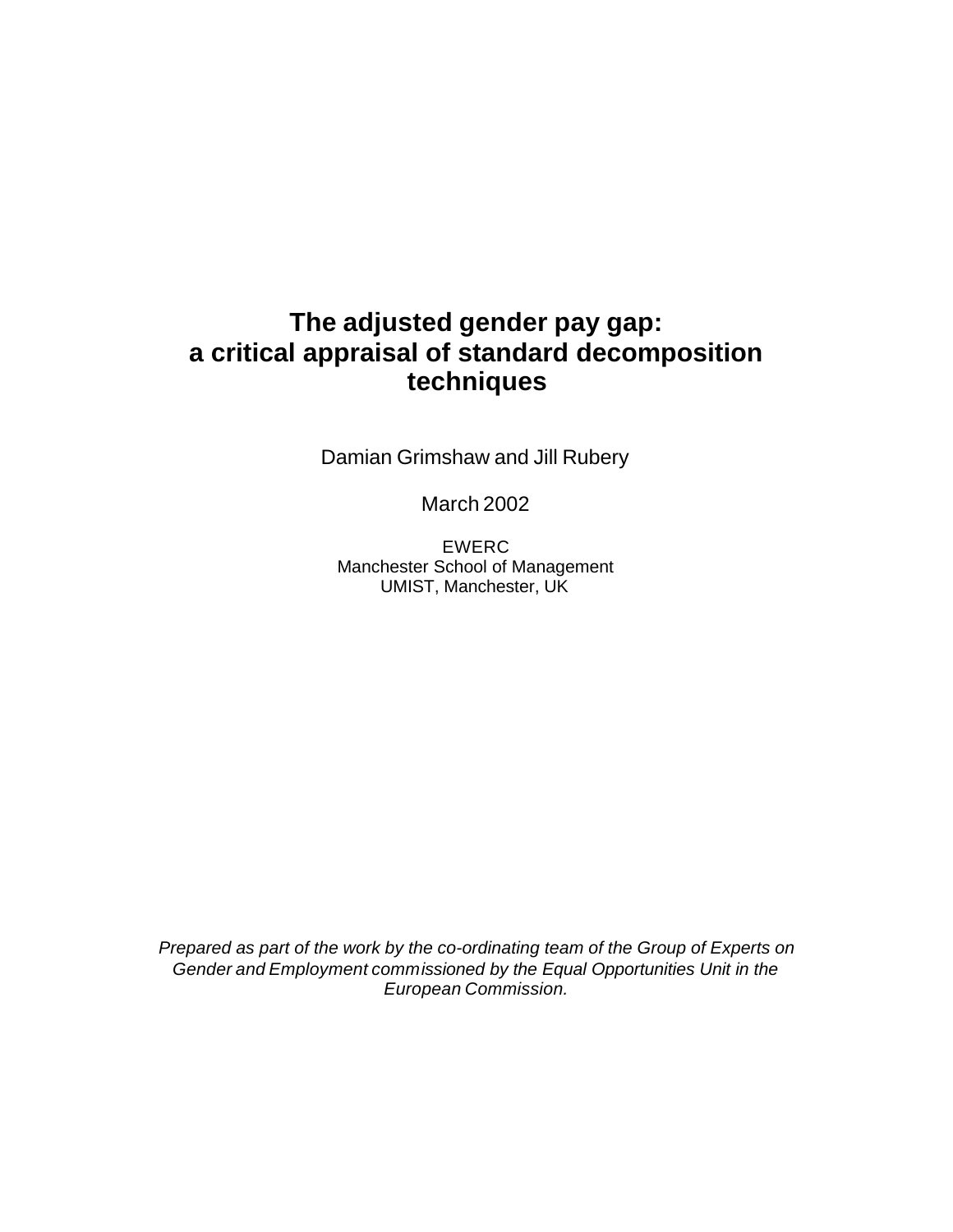# **The adjusted gender pay gap: a critical appraisal of standard decomposition techniques**

# **Introduction**

 $\overline{a}$ 

Interest at the EC level in a measure of the gender pay gap has increased in recent months. A revised list of 'structural indicators' (designed to follow up progress on employment and other issues following the Lisbon Special European Council in March 2000) includes the gender pay gap as an additional indicator.<sup>1</sup> Its inclusion reflects new political priorities, in particular the request at the Stockholm European Council to develop indicators 'to ensure that there are no discriminatory pay differentials between men and women' (cited in COM(2001) 619: 6). The precise measure has yet to be decided upon and depends on the outcome of further work on statistical methods that control for gender differences in sector, occupation, education, experience and age (op. cit.). At the same tme, preparatory work on indicators of quality in work includes an unadjusted measure of the gender pay gap as a key indicator on gender equality, but this time supplemented by an adjusted measure of the pay gap as a context indicator.

Policy interest in 'adjusted' measures of gender pay equity is not new. Goldin (1990) reports its use in the late 1980s by the US government in its official reporting of male and female earnings differences, as well as by the University of Connecticut when it adopted a policy of eliminating the gender pay gap. The general aim of adjusting the gender pay gap is to control for a range of personal characteristics which may differ between men and women and which may therefore explain some of the difference in average pay between men and women. This may be important in comparing the gender pay gap across European member states as men and women in some countries may share similar levels of education, years of work experience and type of training, whereas in others there may be large gender differences in these characteristics. However, a selection of personal characteristics is not the only factor

<sup>&</sup>lt;sup>1</sup> The revised list of structural indicators in the area of employment for 2002 include: employment rate (total and by gender); employment rate of older workers; gender pay gap; tax-rate on low wage earners; life-long learning (adult participation in education and training); accidents at work (quality of work). Other indicators identified as in need of development in the area of employment are vacancies, quality of work, marginal (and average) effective tax rate and childcare facilities (COM(2001) 619).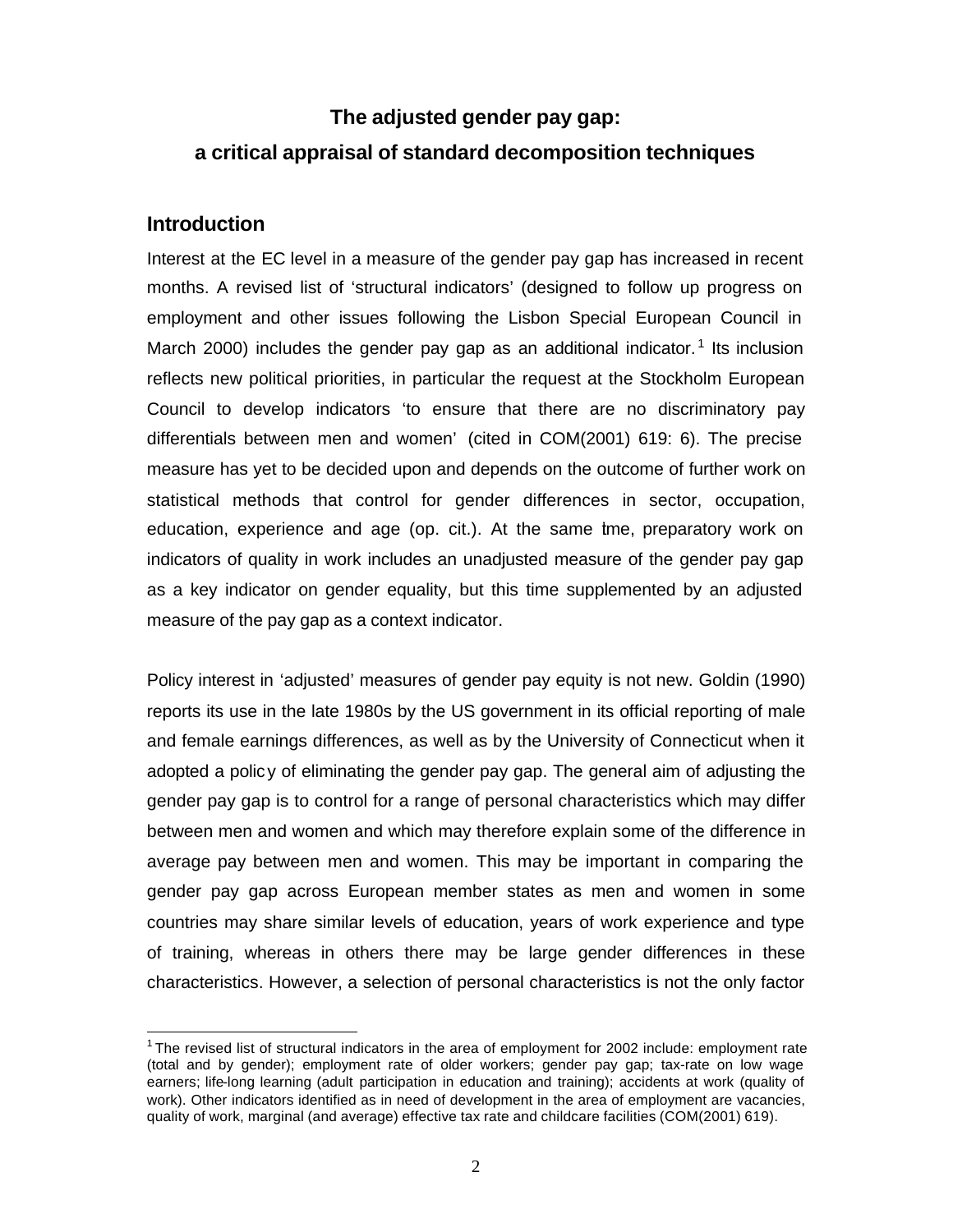that shapes the wage structures of men and women. Countries may also differ in the degree to which men and women are rewarded differently for equal characteristics. In some countries, gender may be a critical variable in explaining variations in the wage for a given level of education or training, whereas in other countries it may not be so important. Moreover, the country-specific employment system may also play an important role. In some countries years of work experience may be an important explanatory factor in understanding an individual's wage whereas in others it may play a very minor role. It follows that in the former group of countries gender differences in years of work experience are likely to be critical in explaining the gender wage gap whereas this would not be the case in the latter.

Given the range of potential influences on a country's male and female wage structure, it would seem practical to develop and apply a statistical technique which allows policy-makers to identify the relative importance of different factors that contribute to the gender pay gap. One such technique, the Oaxaca decomposition, identifies the proportion of the observable gender pay gap that is attributable to personal characteristics and the proportion attributable to 'labour market discrimination'. Advocates of this technique claim that it enables policy-makers to develop a more targeted approach to eliminating the gender pay gap. However, one potential problem is that statistical techniques such as these have have had to make a number of simplifying assumptions about the way labour markets operate in order to disentangle the independent effects of various factors on the wage structure. In particular, it is typically assumed there is a degree of independence between gender differences in personal characteristics and gender differences in rewards to these characteristics. Moreover, where decomposition techniques have been applied to cross-national comparisons of the gender pay gap, it is assumed that the degree of statistical error is of a similar type for each country when in fact diversity in the way labour markets operate exposes severe limitations to a statistical approach to decomposing the gender pay gap. While standard decomposition approaches seek to provide a simple overview of the factors shaping the gender pay gap in a particular country, in fact they may obscure more than they reveal because they are unable to incorporate the complexity of institutional and other societal-specific factors in the shaping of the wage structure.

3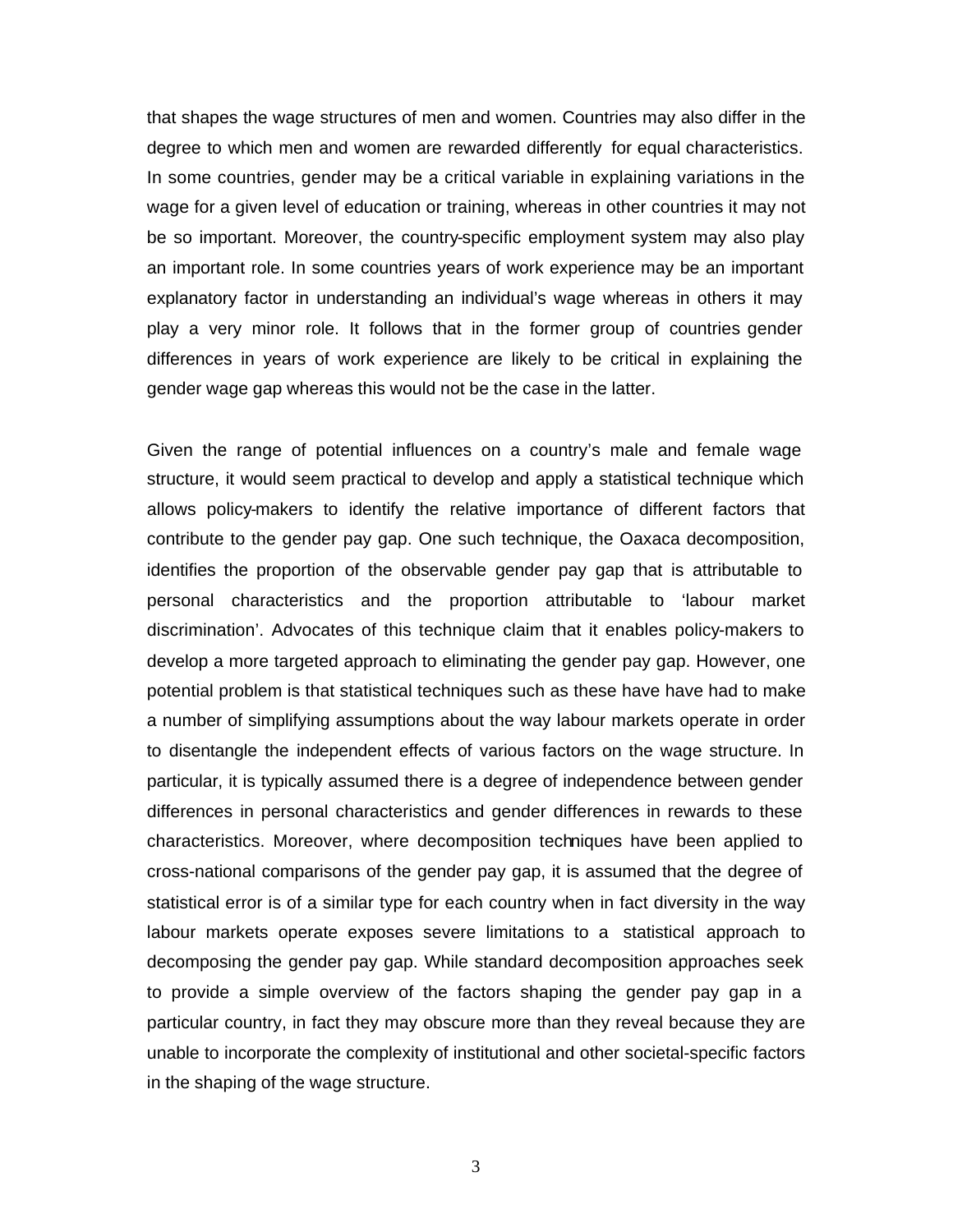This paper examines these issues. It begins with a brief introduction to the main opposing approaches to explaining gender wage inequality. It then sets out 'a beginners' guide' to the Oaxaca-Blinder decomposition approach and also offers a contrast with the more recently developed Juhn-Murphy-Pierce approach. The third section provides a review of some of the empirical results and policy recommendations from a selection of studies that have used some form of 'adjusted' gender pay gap approach. The final section sets out some of the major weaknesses of the Oaxaca-Blinder approach to assessing the gender pay gap and argues for an alternative approach that is better able to address cross -national differences in the institutions and rules that govern labour markets and shape a country's wage structure.

### **1. Explaining gender pay inequality**

Generally speaking, there are two empirical approaches to explaining gender pay inequality. A first approach begins with the observation that the unadjusted pay gap does not compare like with like. The characteristics of men and women in the labour market differ with respect to the length of work experience, the level of education and skills, occupational status and sector of employment. Given that each of these characteristics has some association with the level of earnings, it is assumed appropriate to adjust the pay data so as to distinguish what proportion of the overall pay gap is due to differences in individual characteristics and what proportion is due to sex discrimination within the labour market.

While apparently straightforward, the approach relies on a number of assumptions. We outline these here, but subject them to critical examination below once we have reviewed the standard econometric technique. The first assumption is that individual characteristics of work experience, skill, occupation and so on, are the result of free choices made by individual men and women (at least under the orthodox version of the framework of neoclassical economics, an issue we return to below). For example, gender differences in how long to participate in the labour market reflect the greater household responsibilities of women  $-$  a condition that is assumed to lie outside the scope of labour market policy. Equally, women may be expected to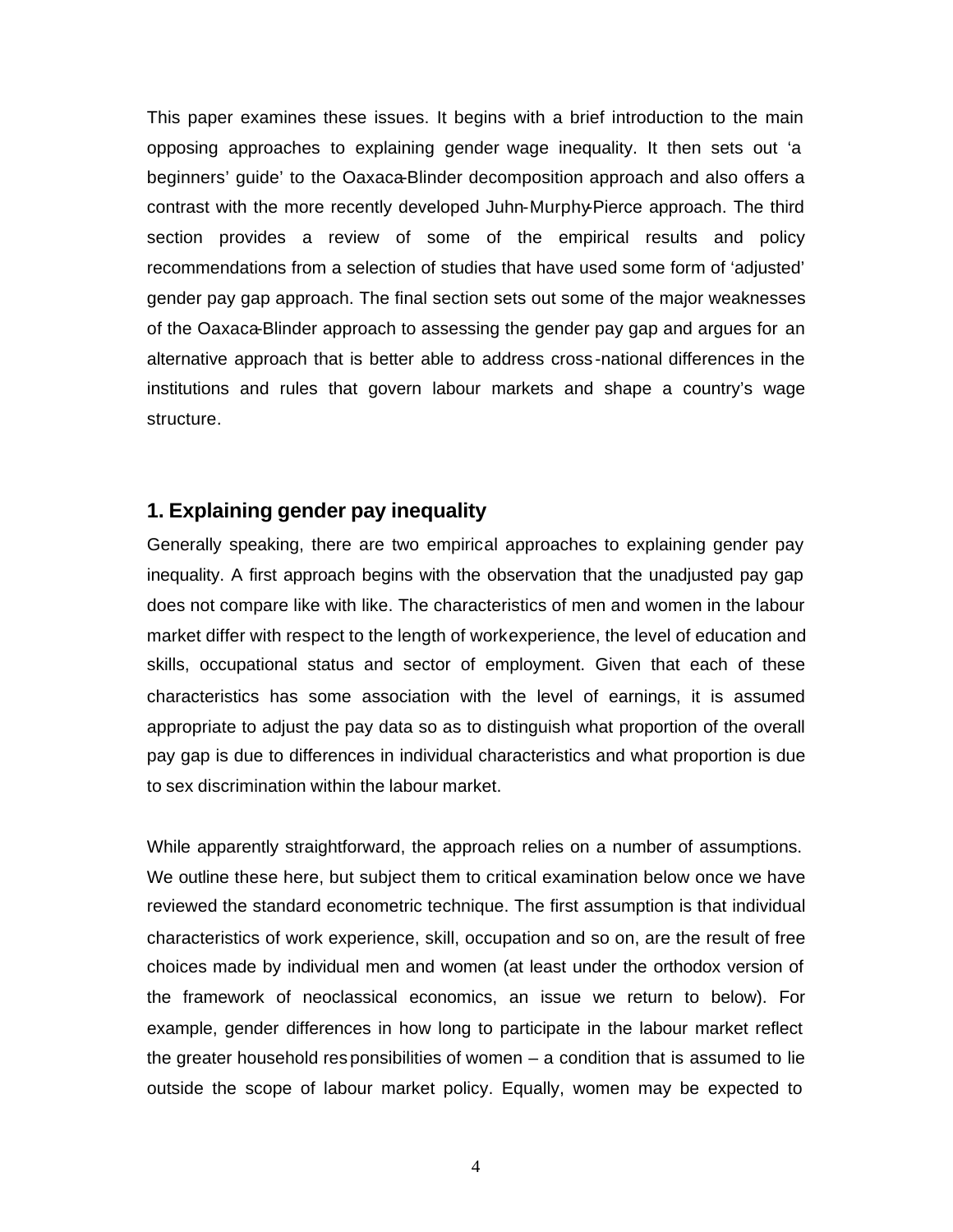invest less in education because of intended discontinuities in labour market participation – again, not an issue considered to be associated with employer policies and practices or other areas of labour market policy. The second assumption is that these individual characteristics can be taken as approximate measures of productivity and that productivity equates with pay. Different levels of education, for example, are assumed to correlate with differences in productivity, and therefore with the level of pay. Overall, it is claimed that the benefits of this approach are threefold: it offers clarity, by identifying the pay differential between male and female workers after controlling for differences in individual characteristics; it identifies what fraction of the gap is due to differences in productivity and what fraction is due to labour market discrimination; it isolates the issue of labour market discrimination and thereby facilitates a clear policy focus.

A second approach to explaining gender pay inequality may usefully be termed the 'comparative institutional approach'. This approach begins with the observation that gender pay inequality is the result of entrenched institutional norms, labour market policy and employer practice which shape, in a way that also reflects structural conditions of the labour market and broader conditions of the particular society, labour market opportunities for different groups of workers and the relative value of occupations in society. Because this approach encompasses a wider array of societal factors, research typically calls for a reassessment of gender relations in many areas of polic y-making in an effort to close the gender pay gap. For example, rather than assume that the occupational characteristics of a male or female employee are the result of free individual choice, studies adopting this approach question the range of employment opportunities open to women and investigate societal differences in the relative wage associated with female-dominated occupations. As such, any difference in occupational characteristics between men and women is not simply an issue of individual choice, nor is it a reflection of differences in productivity. Rather, occupational differences lie at the heart of the overall gender pay gap and are as likely to be caused by labour market discrimination as they are by a process of free decision-making.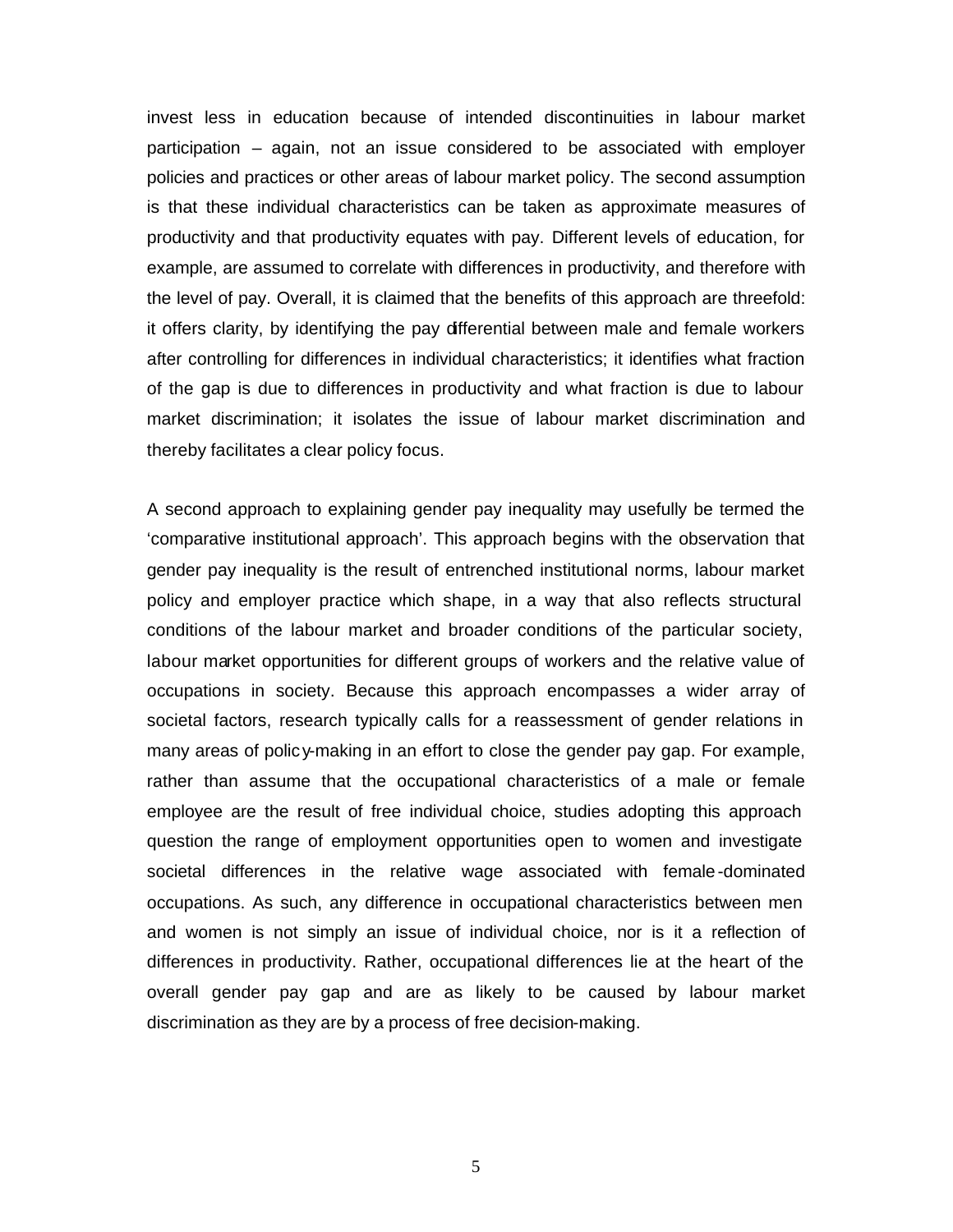### **2. Measuring 'labour market discrimination'**

Virtually all empirical studies of wage discrimination between men and women use a formal statistical technique first devised by Oaxaca (1973), building on Becker's (1957) well-known theory of labour market discrimination (see, also, Blinder 1973). In this approach, discrimination is defined as the difference between the observed gender pay ratio and the gender pay ratio that would prevail if men and women were paid according to the same criteria. The observed gender pay ratio is known from the available data. The problem is how to estimate a pay ratio assuming an absence of discrimination. Becker was interested in discrimination insofar as he wanted to explain why an individual's wage did not equate with their marginal productivity. The conventional concept of discrimination is thus very much concerned with the extent to which an employer takes into account 'non-productive characteristics' (such as gender) of an employee in determining his or her wage. The decomposition approach of Oaxaca develops this concept of discrimination, but, importantly, within a human capital model that assumes an individual employee has a certain number of 'productive' characteristics (such as level of education, years of work experience and so on) that can be used as approximations of his or her marginal productivity (since marginal productivity is difficult, if not impossible, to measure). At the heart of the approach, therefore, is an assumption that certain individual characteristics can be identified as associated with a person's productive capability and that this, in turn, is associated with the wage earned.

In attempting to explain part of the gender pay gap, this approach attempts to control for differences in characteristics between men and women. For example, if we imagine that pay data only identify one characteristic – length of work experience – then the observed gender pay gap is likely to be a reflection of the following factors: differences in length of work experience between men and women; differences in reward for each year of experience to men and women; and an 'unexplained' or 'residual' difference in pay. If men and women are rewarded identically for each year of experience, then the gender pay gap is decomposed into two components; a first 'explained' component is due to differences in the average length of work experience between men and women and a second 'unexplained' or 'residual' component is due to unobservable characteristics (or, more technically, a difference in the intercepts).

6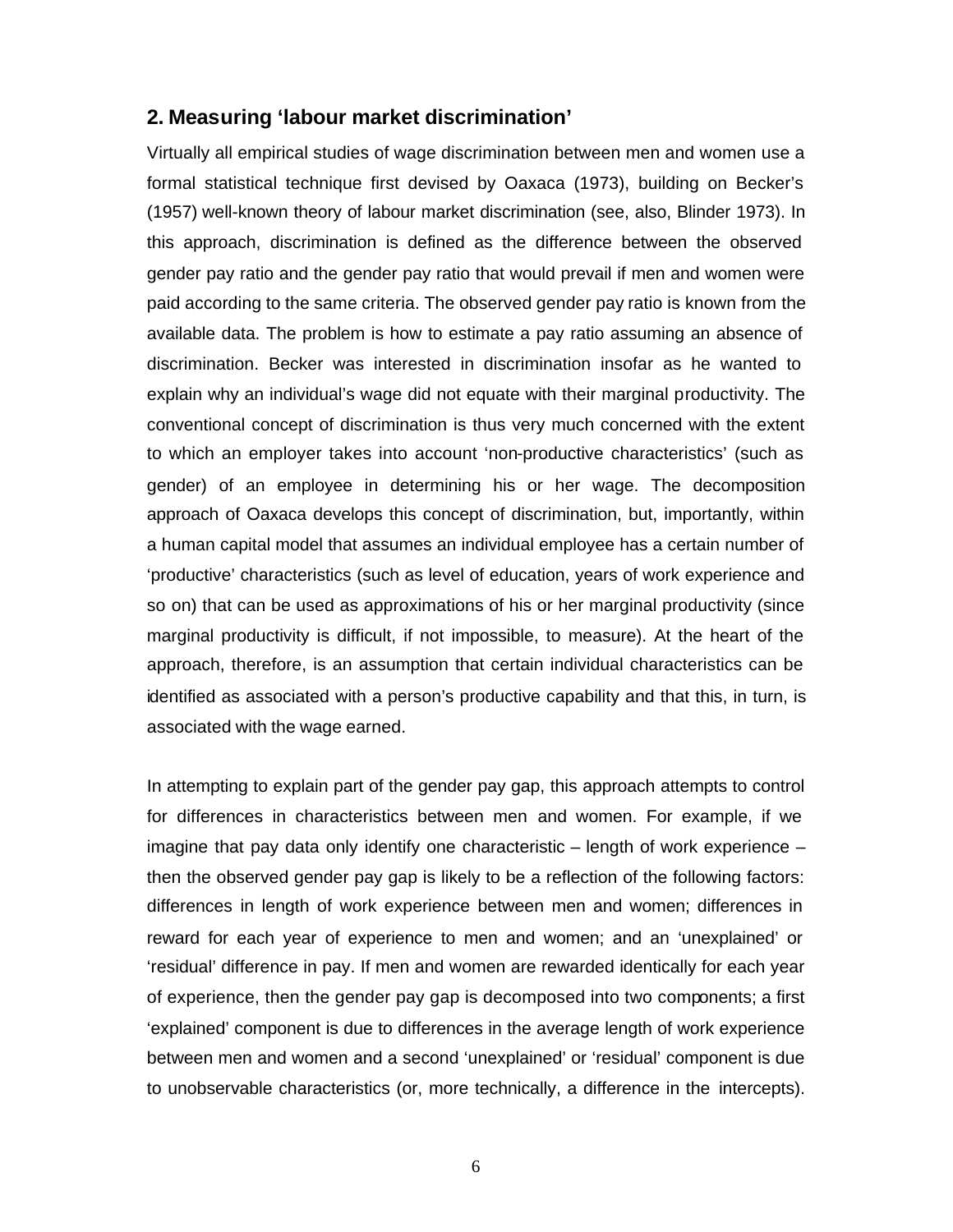The more real world case is where men and women have different characteristics and are rewarded differentially for this characteristic. In this case, the explained component of the gender pay gap is due to differences in the level of work experience and the residual component is due to both unobservable differences and the difference in reward for each year of experience.

More formally (following Mincer's 1974 human capital reduced-form equation), it is usual to specify a wage equation that re lates the logarithm of earnings as a function of individual characteristics:

$$
\ln w_i = b_0 + b_1 ED + b_2 EXP + b_3 EXP^2 + b_4 Z
$$

where, ED is education, EXP is post-school work experience and Z represents other productivity-related variables;  $b_i$  represent the returns on these characteristics

Or, more generally, this can be written as two separate wage equations, one for women and one for men, where X is a vector of personal characteristics:

$$
In w_f = a_f + Sb_fX_f
$$

$$
\ln w_m = a_m + Sb_m X_m
$$

Oaxaca decomposed the logarithmic gender wage gap into quantifiable productivity and discrimination components. Since the world of no discrimination could be assumed to be one where the wage structure faced by males also applies to females, or where the wage structure faced by females also applies to males, two estimations are derived:

In 
$$
w_m
$$
 - In  $w_f$  =  $Sb_m(X_m - X_f) + [(a_m - a_f) + SX_f(b_m - b_f)]$ 

In 
$$
w_m
$$
 - In  $w_f$  =  $Sb_f(X_m - X_f) + [(a_m - a_f) + SX_m(b_m - b_f)]$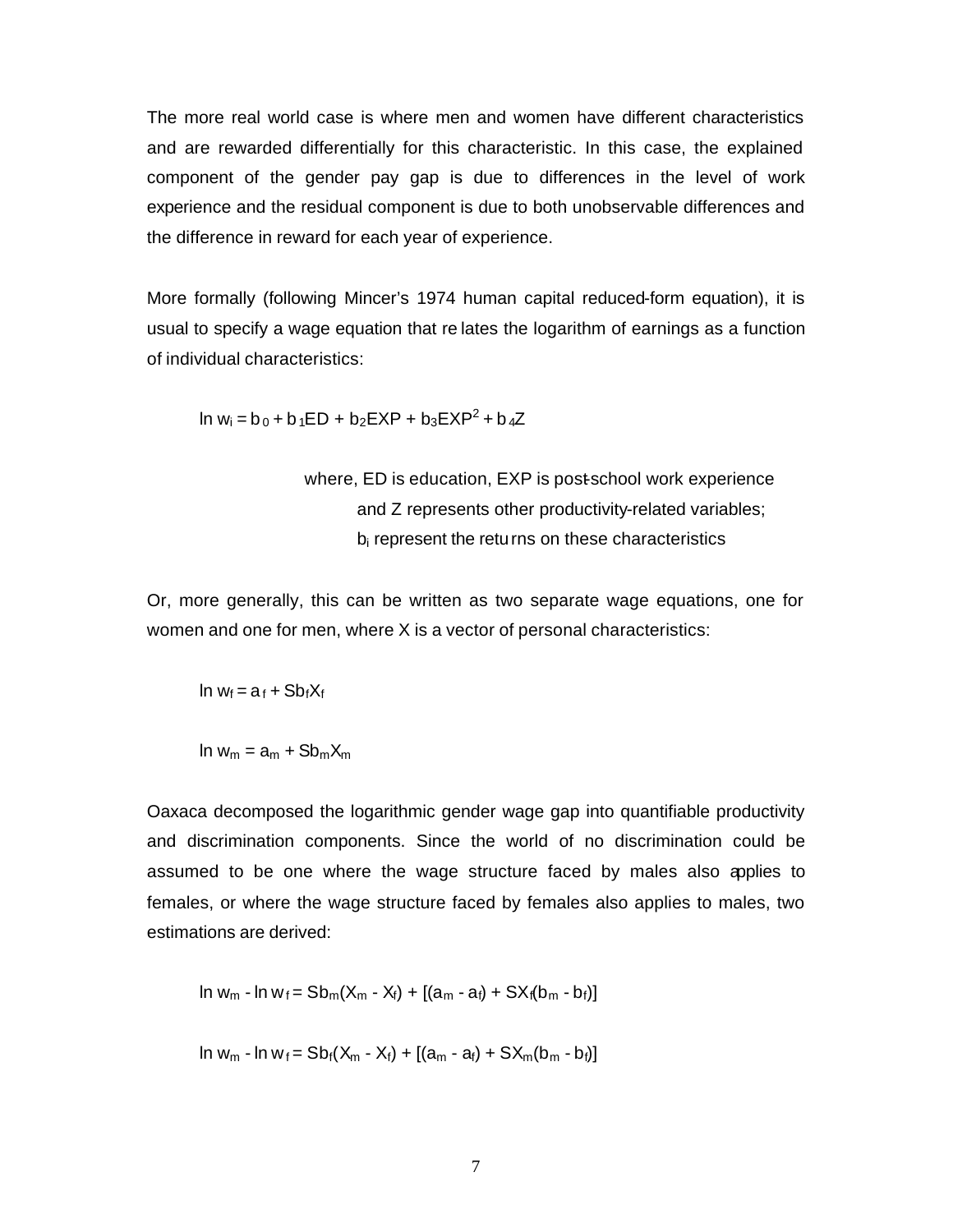In each equation the first term on the right hand side is the explained component, that is, the difference in male and female characteristics evaluated using either the reward to male characteristics or the reward to female characteristics. The second term is the unexplained component (interpreted as 'wage discrimination') and includes a difference due to unobservable factors that influence productivity and a difference due to differential reward for equal characteristics. In Oaxaca's (1973) original application of this technique, separate estimates are obtained using both the male and the female weighting procedure to establish a range of possible values. The two weighting procedures only give identical results if men and women receive the same reward for equal characteristics. Alternatively, Neumark (1988) suggests using a neutral weighting procedure that involves deriving a weighting coefficient from a pooled regression of males and females (see, also, Oaxaca and Ransom 1994). For studies that adopt this general approach the estimate for 'wage discrimination' is typically interpreted as the extent to which the labour market rewards equal characteristics between men and women with a different value. We provide illustrations of this below.

The statistical procedures have advanced since the early 1970s studies. In particular, early applications of the Oaxaca approach are said to suffer from problems of sample selection bias (Heckman 1979; see, also, Bloom and Killingsworth 1982). In many countries, labour market opportunities combined with welfare state policies may mean that women with lower levels of human capital are more likely to opt out of labour market participation. If this is the case, then women who participate may not be representative of the female population. Since, this approach is, in principle, interested in the wages that the market potentially offers to the whole population of men and women then regression estimation on the subsample of participants produces biased estimates. The so-called Heckman correction involves modeling the probability of employment among men and women using a range of variables, such as household demographics and nonwage sources of household income, and including this as an additional regressor in the wage equation. The idea is that this adds information on unobserved characteristics related to participation behaviour and thus corrects the problem of estimation bias (Zabalza and Tzannatos 1985).

8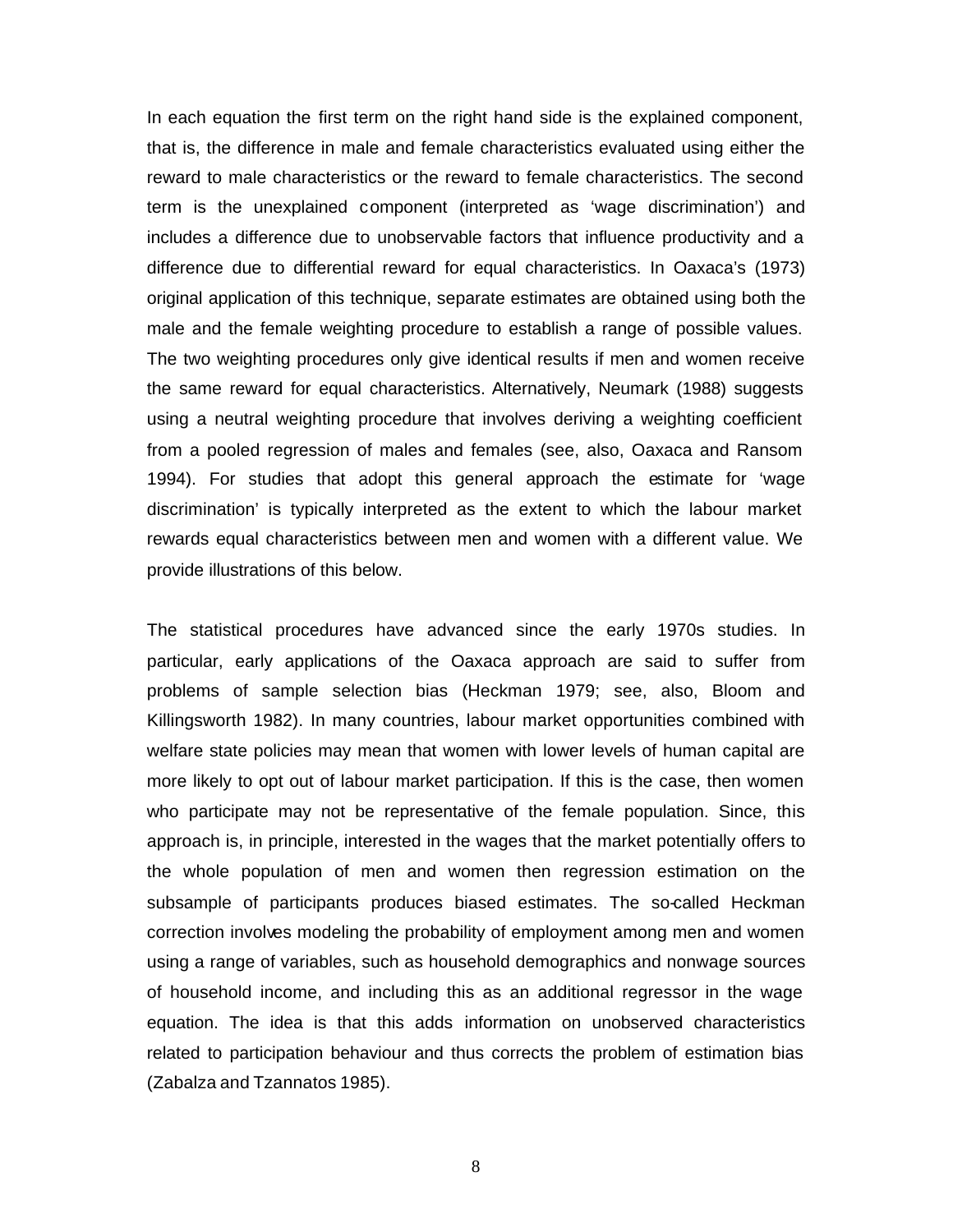The main alternative technique to the Oaxaca-Blinder (1973) decomposition is the Juhn-Murphy-Pierce (1991) decomposition.<sup>2</sup> This approach minimizes the problem of sample selection bias by avoiding the need to make separate estimations of wage equations for female workers (Juhn et al. 1991, 1993). Moreover, in the application to cross -national comparisons of the gender pay gap developed by Blau and Kahn (1992, 1997) (see, also, Gupta et al. 2001), this method allows for changes in the overall wage distribution to affect the gender pay gap. As such, the Juhn-Murphy-Pierce approach has the advantage of enabling identification of four sources of contributing factors to the overall gender pay gap: gender differences in productivity characteristics; gender differences in the prices of observed productivity characteristics; cross -national differences in relative wage positions of men and women; and gender differences in the prices of unobservable productivity characteristics. More formally (following Blau and Kahn 1992), a male wage equation can be expressed as follows for a male worker i and country j:

$$
Y_{ij} = X_{ij}B_j + s_j?_{ij}
$$

Where  $Y_{ij}$  is the log of wages,  $X_{ij}$  is a vector of explanatory variables,  $B_i$  is a vector of coefficients,  $s_i$  is the residual standard deviation of wages for country j and  $P_{ij}$  is a standardized residual.

The logarithm of the pay gap for country j is:

$$
D_j = Y_{mj} - Y_{fj} = dX_jB_j + s_jd
$$
?

Where the d prefix refers to the average male-female difference for the variable immediately following; the final term of this expression corresponds to the 'unexplained' component found in Oaxaca-type decompos itions.

The next step sets out the innovative step in this approach, that is, to provide a decomposition of the pay gap between any two countries, j and k:

 2 See Gupta, Oaxaca and Smith (1998) for a positive test of the equivalence of these two decomposition techniques.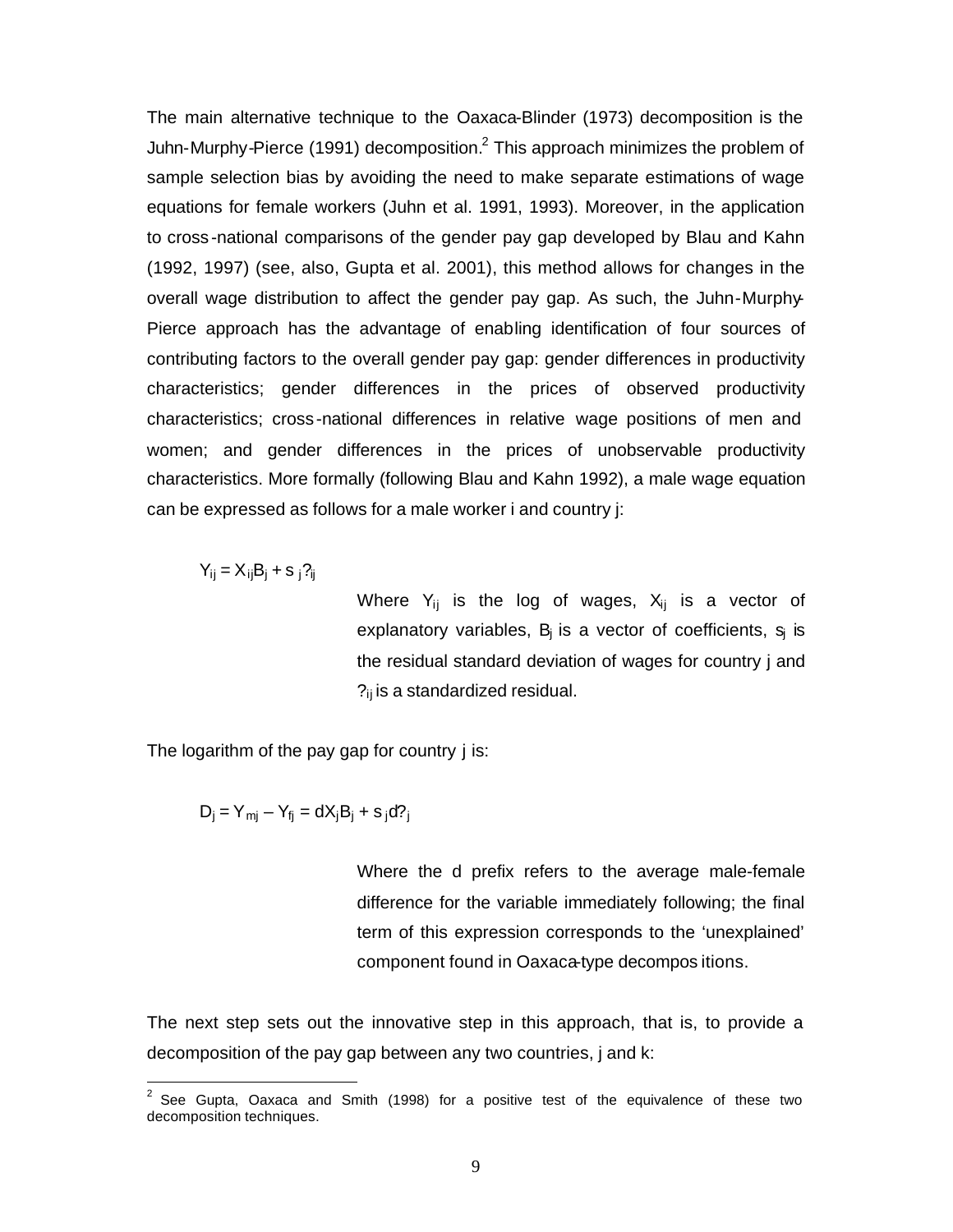$D_i - D_k = (dX_i - dX_k)B_k + dX_i(B_i - B_k) + (d?_i - d?_k)S_k + d?_i(S_i - S_k)$ 

Where the first term estimates the contribution of intercountry differences in observed characteristics to the gender pay gap, the second term estimates the impact of intercountry differences in returns to observed characteristics, the third term measures the effect of intercountry differences in the relative wage positions of men and women and the fourth term reflects intercountry differences in residual inequality.

In the above equation, it is the third and fourth terms which are the innovation. The third term allows for the following kind of situation. If women's average wage in one country is at the  $40<sup>th</sup>$  percentile of the male wage distribution, but is only at the  $20<sup>th</sup>$ percentile in a second country, then this variable picks up gender differences in unobservable characteristics, as well as country differences in labour market discrimination against women. The fourth term picks up inter-country differences in the wage penalty of women earning below male average wages after controlling for observable characteristics; in other words, the overall dispersion of wages are controlled for. Overall, gender-specific factors are reflected in the first and third terms, whereas the effect of a country's labour market structure is picked up in the second and fourth factors.

## **3. Empirical examples of the adjusted gender pay gap approach**

There has been a proliferation of studies that use either the Oaxaca-Blinder, or Juhn-Murphy-Pierce approach to decomposing the gender pay gap. These are not limited to studies of the US and European countries. A review of the main academic journals for developing countries demonstrates a similar fascination (see, for example, Appleton et al. 1999; Horton 1996; Psacharopoulos and Tzannatos 1992; Seguino 1997). Indeed, a recent report from the World Bank provides a summary of results from studies carried out for 19 developed countries and 41 developing countries (World Bank 2002: appendix 3). Given the sheer volume of work carried out, it is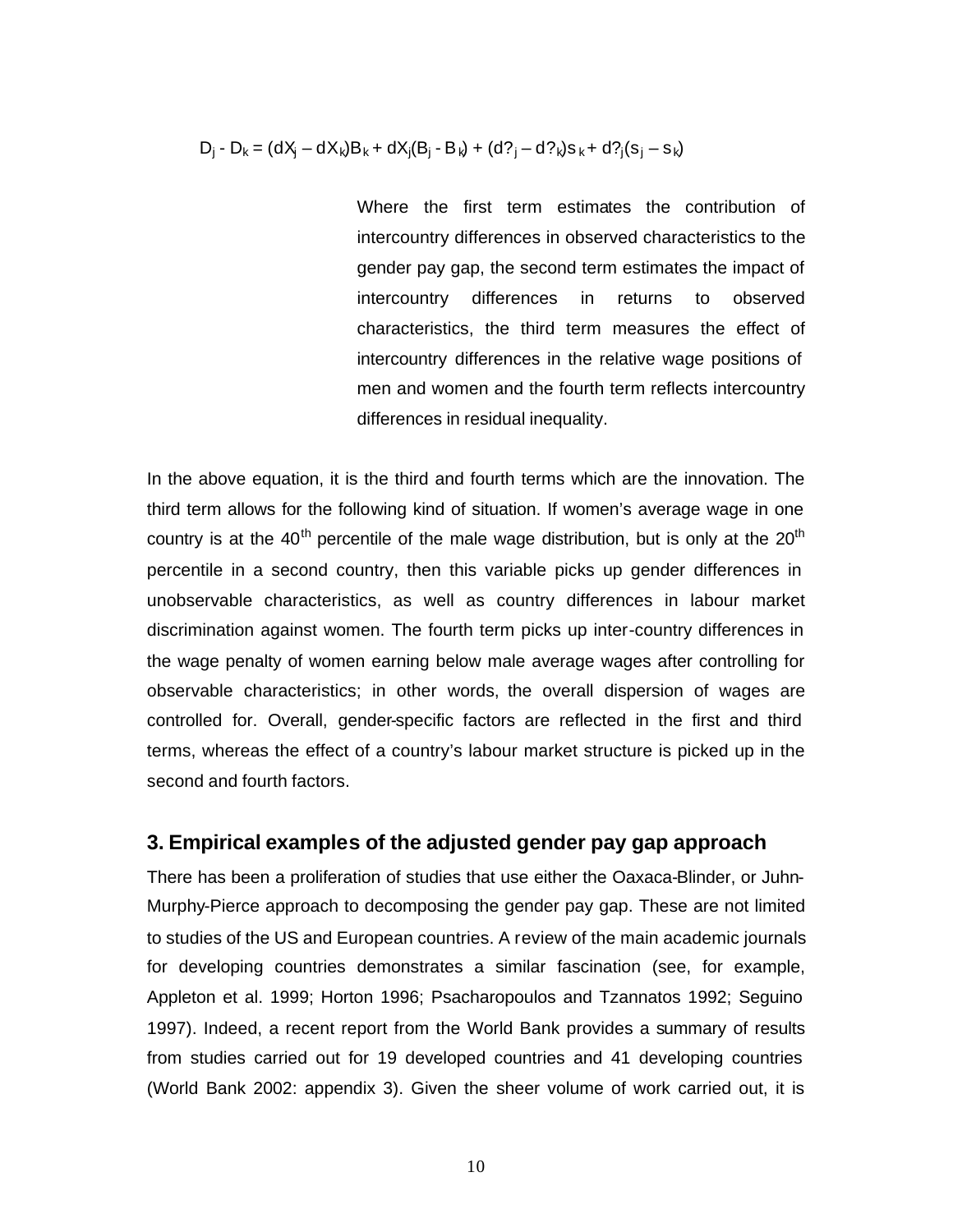perhaps no surprise that the results are filtering through to the world of policymaking. This section provides a brief review of some of the more well known and the more interesting studies – limited to developed countries. The purpose of the review is to highlight the main findings and to illustrate the way these have been orientated to policy issues regarding gender pay equity.

It is perhaps appropriate to begin with a review of the findings from the classic studies of Oaxaca (1973) and Blinder (1973). Oaxaca draws on US wage data from 1967 ('Survey of Economic Opportunity'). Before carrying out the decomposition, Oaxaca estimates separate wage regressions for white males, white females, black males and black females using twelve variables to control for alleged productivity differences (see results in Table 1). Most variables are self-explanatory. However, the data do not allow a direct measure of work experience, so a proxy is estimated by subtracting the number of years of schooling (plus six) from the age of the individual and adding a control for the number of children in the female wage equation to make up for missing information on employment interruptions for childraising (op. cit.: 697-698). Overall, the estimates (expressed as an average of the male and female reduced form wage equations, see above) show that discrimination accounts for 58% of the gender pay gap for whites and 56% for blacks (op. cit.: Table 3). In this full 12-variable regression, the two most powerful control variables are the industry and occupation variables. If the control variables are restricted to 'personal characteristics' only (9 variables, excluding occupation, industry and class of worker) then the discrimination component increases substantially to 78% for whites and 95% for blacks (op. cit.: Table 4). In other words, gender differences in personal characteristics, such as education, experience, etc., only explain around 22% of the gender pay gap for whites and 5% for blacks. Personal characteristics with most explanatory power include part-time work status and marital status, so that controlling for gender differences in these variables significantly reduces the adjusted pay gap. $3$  It is no accident that Oaxaca differentiates the two sets of results. He argues that the controls for occupation:

 $\overline{a}$ 

 $3$  For both men and women, part-time work is associated with lower wages (an estimated coefficient of –0.19 for men and –0.04 for women in the respective wage equations) so the larger share of women in part-time work compared to that among men pulls down women's average wage. Conversely, for both men and women marriage is associated with a positive wage coefficient (+0.18 for men and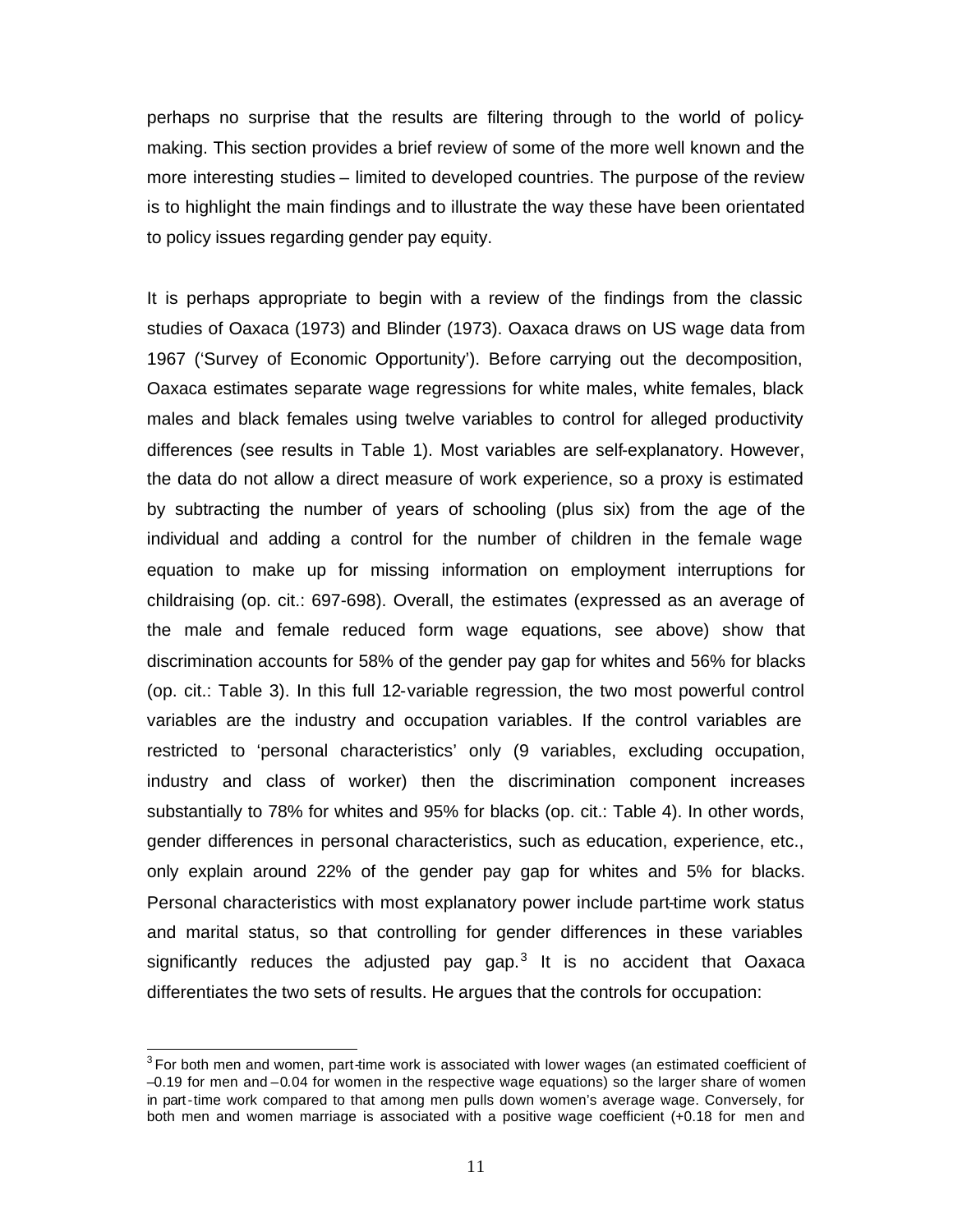. . . eliminate some of the effects of occupational barriers as sources of discrimination. As a result, we are likely to underestimate the effects of discrimination (op. cit.: 699).

An important lesson from this much-cited work, therefore, is the need for two regressions that distinguish between the effects of 'personal' and more general characteristics on the gender pay gap. Nevertheless, this does not resolve the question of which variables ought to be defined as 'personal characteristics'. In Oaxaca's (1973) decomposition, part-time work is one of the personal characteristics with most explanatory power, but it could simply be picking up occupational differences given the clustering of part-time work in a small number of occupations.

Differences by race throw out further interesting results in this study. For blacks, the education variable actually widens the pay gap, because black females have around one more year of schooling than black males. The only control variable that acts in a similar direction among whites is the variable that controls for health problems, although its effect is negligible. Also, controlling for children has little effect on the black wage equations, but is significant for white women, suggesting that black females do not stay out of the labour force as long as white females to raise children or, as Oaxaca speculates, that the skills acquired by black women are low and therefore skill depreciation while inactive has little effect on wages (we return to this contentious issue below). Overall, however, Oaxaca is clear about the contribution of this study to an understanding of gender pay equity. In the conclusion he states:

We are in agreement with other researchers that unequal pay for equal work does not account for very much of the male-female wage differential. Rather it is the concentration of women in lower paying jobs that produces such large differentials. Our results suggest that a substantial proportion of the malefemale wage differential is attributable to the effects of discrimination (op. cit.: 708).

l

<sup>+0.09</sup> for women) so controlling for the lower share of married women in work compared to that of married men explains a significant portion of the total gender pay gap (op. cit.: Table 1).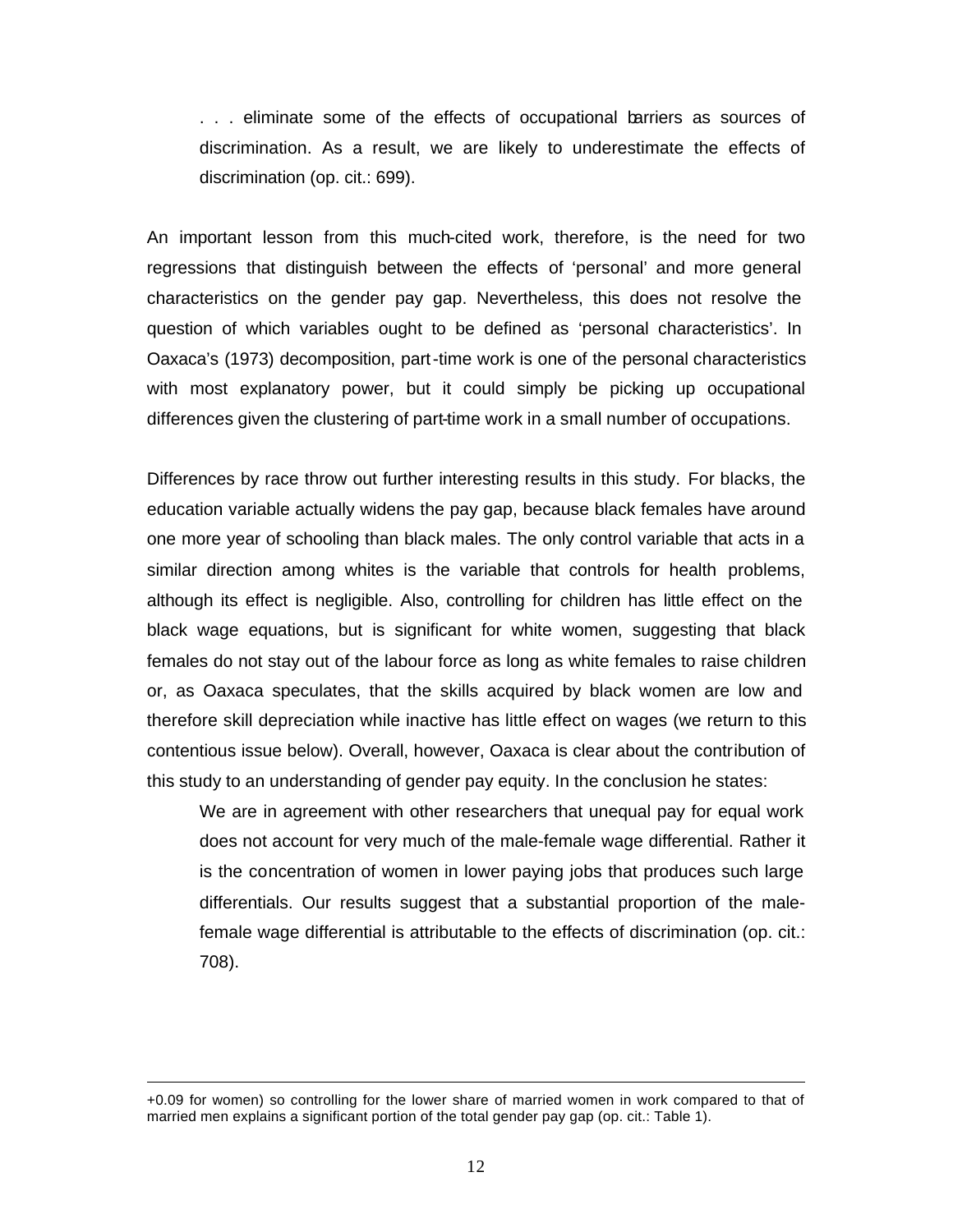|                                | Country                                | Control variables                                                                                                                                                                                | Key explanatory<br>variables (in<br>descending order)                                                                        | % of GPG<br>explained by<br>differences in<br>characteristics | % of GPG<br>attributed to<br>discrimination                      |
|--------------------------------|----------------------------------------|--------------------------------------------------------------------------------------------------------------------------------------------------------------------------------------------------|------------------------------------------------------------------------------------------------------------------------------|---------------------------------------------------------------|------------------------------------------------------------------|
| Oaxaca (1973)                  | $\overline{\text{US}}$                 | 12: Education, experience, number<br>of children, class of worker,<br>occupation (10), industry (16),<br>health problems, part-time,<br>migration, marital status, size of<br>urban area, region | <b>Industry</b><br>Occupation<br><b>Marital status</b><br>Part-time<br>Children                                              | 42% (whites)<br>44% (blacks)<br>[average of two<br>estimates] | 58% (whites)<br>56% (blacks)<br>[average of<br>two<br>estimates] |
| <b>Blinder (1973)</b>          | <b>US</b>                              | 12: Age, region, education, training,<br>occupation (8), union, veteran<br>status, health, local labour market,<br>mobility, length of time on job                                               | Occupation<br>Length of time on job<br>Union membership                                                                      | 34%                                                           | 66%                                                              |
| Asplund et al.<br>$(1993)^{1}$ | Denmark<br>Finland<br>Norway<br>Sweden | 12: Experience, education, tenure,<br>part-time, cohabitation, temporary<br>contract, immigrant, health,<br>province, no. of children, occupation<br>$(6)$ , sector $(7)$                        | DK: Sector,<br>occupation,<br>experience<br>FI: Sector<br>NO: Sector, occupation<br>SW: Sector,<br>occupation, part-<br>time | DK: 28%<br>FI: 10%<br>NO: 34%<br>SW: 49%                      | DK: 72%<br>FI: 90%<br>NO: 66%<br>SW: 51%                         |
| Langford<br>(1995)             | Australia                              | 9: School, potential experience,<br>tertiary education field, marital<br>status, children, country of birth,<br>occupation (8), industry (12),<br>public/private                                 | Industry<br>Tertiary education field<br>Potential experience                                                                 | 51%                                                           | 49%                                                              |
| Le Grand                       | Sweden                                 | 21: Education, experience, seniority,                                                                                                                                                            | Positional grade                                                                                                             | 57%                                                           | 43%                                                              |

# **Table 1. Findings from selected studies using the Oaxaca-Blinder approach**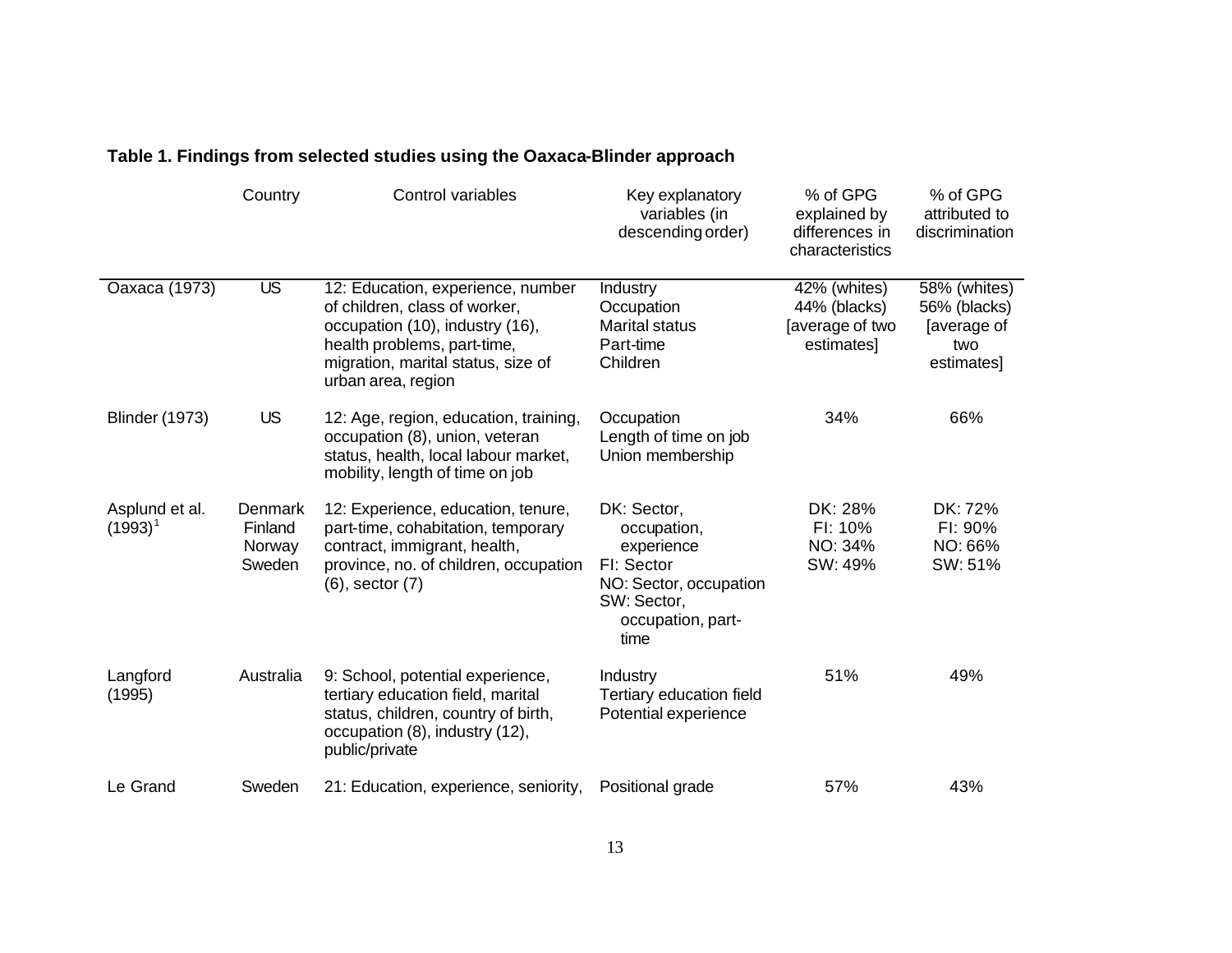| $(1991)^{1}$             |                | immigrant, big city, married,<br>children, housework, career<br>interruption, positional grade, union,<br>public sector, occupational<br>segregation (female share), physical<br>work, autonomy, working time<br>inconvenience, work monotony,<br>piece - work, commuting time, part-<br>time, hectic work | Occupational<br>segregation<br>Experience |     |     |
|--------------------------|----------------|------------------------------------------------------------------------------------------------------------------------------------------------------------------------------------------------------------------------------------------------------------------------------------------------------------|-------------------------------------------|-----|-----|
| Plasman et al.<br>(2001) | <b>Belgium</b> | 11: Education, work experience,<br>years of service in company,<br>occupation (ISCO 2-digit), paid<br>working hours, type of contract,<br>unsocial hours premium,<br>economic/financial control at<br>company, paid overtime, sector<br>(NACE 2-digit), company size                                       | Sector<br>Years of service<br>Occupation  | 48% | 52% |

Notes: 1. These studies refer to the gender pay gap as the ratio of male average pay to female average pay.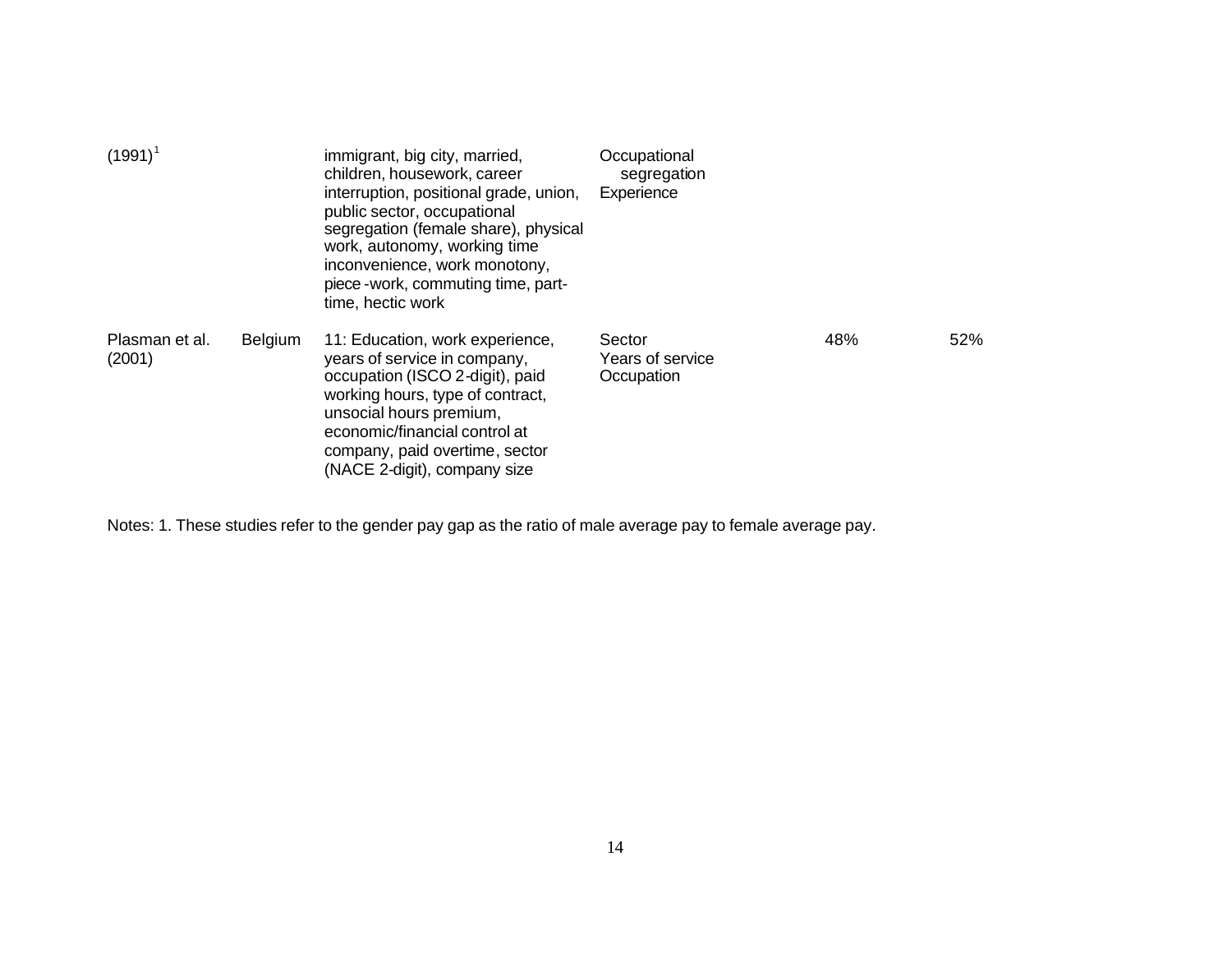Blinder (1973) developed (apparently simultaneously) a similar decomposition technique to Oaxaca, distinguishing between the portion of the gender pay gap attributable to 'differing endowments' (or characteristics) and that attributable to 'differing coefficients' (or rewards to characteristics), with the portion attributable to discrimination estimated as the sum of the latter portion and a portion attributable to unexplained factors (op. cit.: 439). The study is also based on US data for 1967, although in this case from the Michigan-based 'Panel Study of Income Dynamics'. Table 1 summarises the results in a manner that conforms with the approach taken by Oaxaca. However, Blinder is careful to decompose the discrimination component into a part attributable to differences in rewards to similar characteristics and an unknown 'shift coefficient'. This shows that by far the most important factor explaining the gender pay gap is differences in reward to age, reflecting the much flatter age-wage profile among women compared to men. Men are also at a clear advantage with respect to education and local labour market conditions, enjoying much higher returns to these characteristics than their female comparators. For all three variables there is hardly any difference in the endowments. One curious result is that while gender differences in occupation act to the disadvantage of female earnings, differences in returns to similar occupations contribute a wage advantage to women over men (op. cit.: Table 3). Taking the two effects together shows, surprisingly, that women gain overall from controlling for the occupation variable. Nevertheless, as Blinder notes, the age variable probably picks up some of the occupation effect, in particular the failure of women to move up the occupational ladder within any of the broad occupational groupings (op. cit.: 449). This result clearly shows the difficulties of separating out independent effects of one variable from another on the overall wage structure – again, an issue we return to below.

Contemporary applications of the Oaxaca-Blinder technique are numerous and apply to a range of areas of policy interest. Asplund et al. (1993) apply the technique to national wage data for four Nordic countries and address issues related to equal pay legislation and the degree of centralization of wage bargaining. This study finds that Finland has a narrower gender pay gap than Denmark, Norway and Sweden largely because men and women share similar characteristics; differences in Finland account for just 10 per cent of the wage gap compared to between 28% and 49% in the other three countries. Part of the reason for this, the authors argue, is that there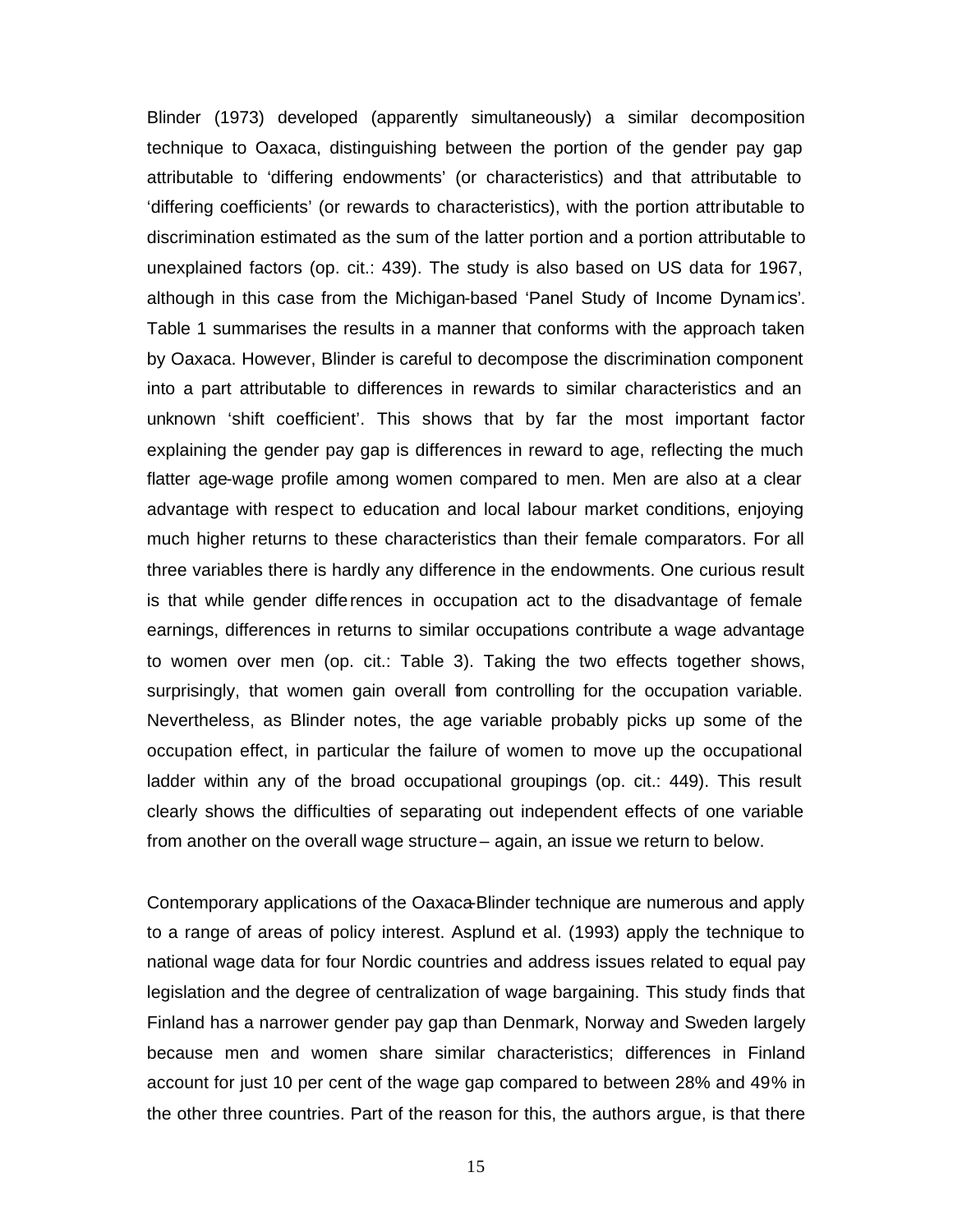is a low incidence of part-time work in Finland, female labour force participation has been high for a long time thus reducing the share of new entrants and the level of occupational segregation is relatively low. Sector differences play the most significant role but even this is relatively small due, the authors argue, to the narrow wage differential between public and private sectors (op. cit.: 16-17). In the other three countries, sectoral and occupational differences between men and women are significant explanatory variables. Also of interest is the finding that gender differences in part-time status account for a substantial portion of the explained gap in Sweden, but this finding is actually reversed in Denmark, Finland and Norway, with part-time status responsible for a wage advantage for women over male comparators (op. cit.: Table 7); the authors provide no comment on this particular finding. Overall, they argue that the low incidence of discrimination in Sweden is due to the relatively centralized bargaining structure and that equal pay legislation in Denmark and Norway have been insufficient to eliminate the wage gap.

In an application of the technique to wage data for Australia, Langford (1995) draws on the ABS Income and Distribution Survey for 1989-1990, which covers male and female full-time workers only. The study finds that 51 per cent of the gender pay gap would be eliminated if male and female workers had similar characteristics (using Neumark's no-discrimination structure). Industry differences account for more than half of the explained component of the gap, but these are partially offset by gender differences in occupation and the public-private employment mix. The variable 'tertiary education field' includes nine dummies representing different areas (such as social sciences, science and engineering, commerce, etc.) and accounts for around 40 per cent of the explained component of the gap; Langford shows that it is women's underinvestment in physical trades and sciences that severely acts to their disadvantage. The explanatory power of potential experience is due, Langford suggests, to the dominance of younger women in the Australian labour market. Interestingly, demographic variables (marital status, number of children and country of birth) play very little role. Additional decompositions for separate samples of workers with children and workers without children show that gender differences in characteristics explain a far higher proportion of the gender pay gap among workers with children than those without children (48% and 20% of the gap, respectively); this supports the case for better childcare and maternity leave provision to reduce the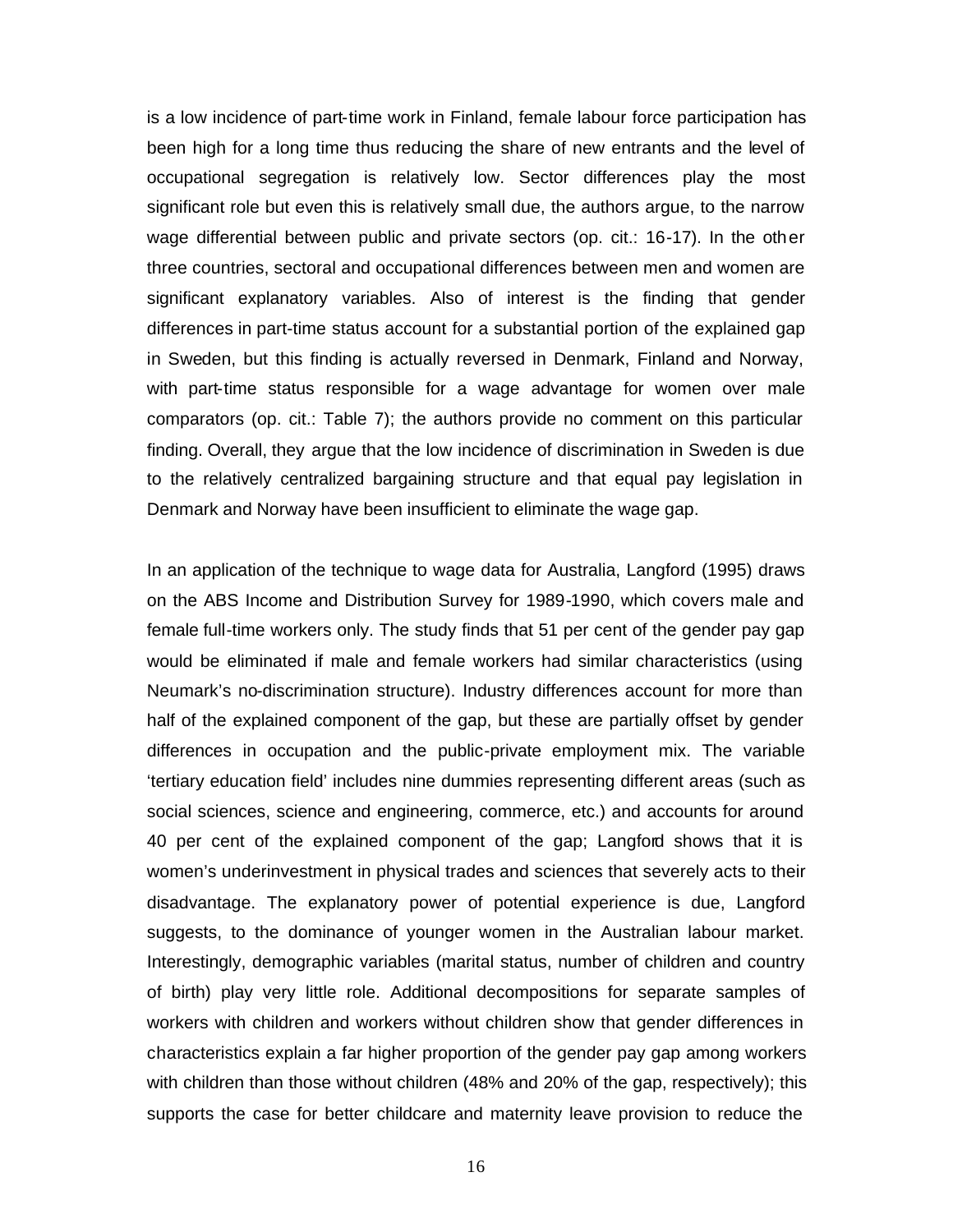gender pay gap. However, because the pay gap among workers with children is wider, Langford also shows that 'discrimination' accounts for a very similar size of the gender pay gap for the two groups of workers (10 points of the 19 percentage point gap for workers with children and 9 of the 11 point gap among those without children; op. cit.: 73), although these findings may be a result of excluding data on part-time workers for whom problems of measuring labour market experience are likely to be greater. A further decomposition for public sector workers and for private sector workers shows that employer discrimination is higher in the private sector, contributing 10 percentage points to the gender pay gap, compared to 7 percentage points in the public sector. Langford wonders whether this is evidence of better implementation of Equal Pay legislation in the public sector, or the result of trade union initiatives. He also argues that these results certainly conflict with neoclassical models of discrimination, which hypothesize that monopolies bring higher discrimination. In conclusion, Langford states:

Therefore, the lower discrimination [in the public sector] must be the result of institutional factors. . . . the results bring further support to the hypothesis that enterprise bargaining will not benefit women as the private sector appears to possess higher levels of discrimination. The difference though between them is perhaps not as large as expected reflecting the government's commitment to restrained wage outcomes and public sector cutbacks. It would appear that the enacted legislation has had some impact (op. cit.: 75, 77).

For Sweden, Le Grand (1991) draws on the 1991 Level of Living Survey to investigate the effectiveness of solidarity wage bargaining in securing equal treatment of men and women in the Swedish labour market. The hypothesis is that if solidarity wage bargaining was powerful in promoting equal pay for equal job types then controlling for job characteristics ought to generate an adjusted pay gap of zero. The results show that variables related to job segregation (especially positional grade and occupational segregation, measured as female share in the occupation) have most explanatory power, accounting for around three quarters of the explained gender pay gap. Overall, Le Grand shows that if men and women had the same positional grade and if there were no occupational segregation then the unadjusted gender pay gap would decrease by around 40 per cent. Other variables play a relatively insignificant role, so that the adjusted pay gap still amounts to 8%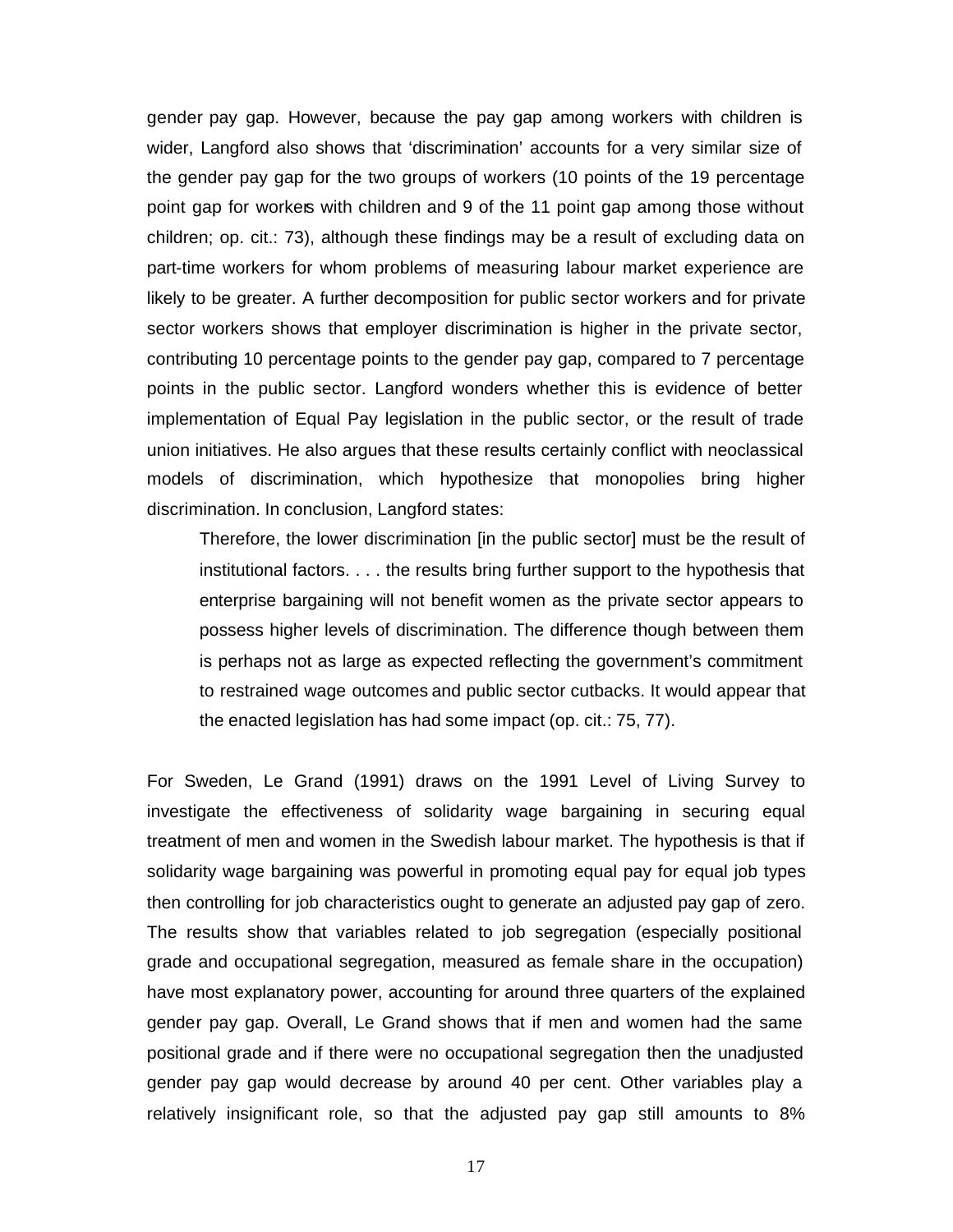compared to an unadjusted gap of 20%. What this means, Le Grand argues, is that the component attributed to 'discrimination' is larger than one might have expected.

These results are not in accordance with the principle of solidarity wage policy with equal pay for the same type of jobs, as formulated by the trade union movement in Sweden. Gender is an independent and strong determinant of earnings inequality in the Swedish labour market. Despite these negative results, however, it should be remembered that solidarity wage policy, by narrowing the wage dispersion, has contributed to small male-female wage differentials compared to many other countries (op. cit.: 273).

There are two further empirical findings of note. The first relates to the inclusion of a range of variables that measure working conditions (the degree of autonomy, inconvenience of working hours, and so on). Le Grand shows that the pay difference between men and women has very little to do with Adam Smith's theory of 'compensating differentials', since gender differences in working conditions explain very little of the gender pay gap. The second finding is that in the original specification, Le Grand did not include industry or occupational variables. Further tests were carried out with an expanded wage model with 26 industry dummies but this only reduced the adjusted pay gap by 0.5 per cent (op. cit.: 272). It is likely that the small effect of the industry variable is due to these effects been picked up in other variables such as working conditions and positional grade (normal skill demands and supervisory position).

As part of work undertaken by the Belgian presidency for the European Council, a study by Plasman et al. (2001) argues that application of the Oaxaca-Blinder technique to decomposing the gender pay gap is both appropriate and feasible as a means of developing targeted policy action to reduce the gender pay gap. The study uses the European Structure of Earnings Survey since this provides a large sample size (and therefore provides relatively reliable information) and includes a high differentiation of occupations and sectors of activity (although the absence of public sector data is clearly a major limitation). The application to the case of Belgium is undertaken as an illustration of what might be achieved through further work on other countries using the same data source. The presentation of findings in the study is unfortunately limited. It appears that the most important explanatory variables are

18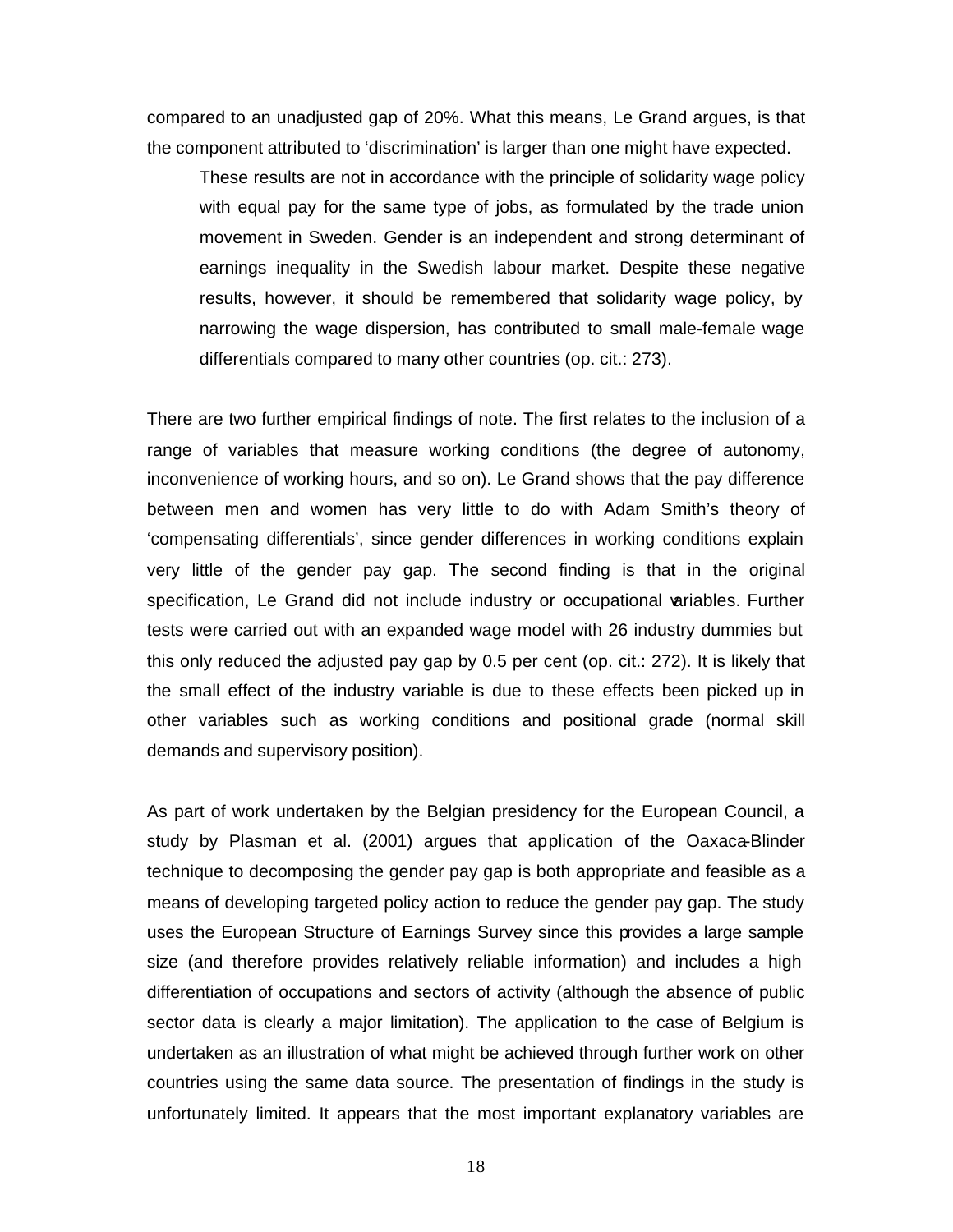sector of activity, years of service in the organization and occupational activity. Correction of gender differences in these three variables alone would reduce the gender pay gap by almost eight percentage points (from 25.4% to 17.6%) as they explain around two thirds of the explained component of the gender pay gap (op. cit.: Table 2). Gender differences in the three human capital variables (education, previous work experience before current job and years of service in current organization) together only explain 14 per cent of the total gender pay gap. Or, if human capital characteristics were equivalent between male and female workers, the gender pay gap would narrow from 25.4% to 21.9%. No findings are reported which attempt to disentangle what part of 'discrimination' (the remaining adjusted pay gap) is due to differences in returns for similar characteristics (and for which characteristics such differences are narrow or wide) and what part is due to unobservable characteristics that impact on the wage structure. Despite the limited nature of the results reported (which presumably reflects the policy-nature of the paper), the authors are confident of the positive contribution of such work to evaluating and informing policy; they provide examples of how this might operate in practice:

If it appears that differences in occupation contribute significantly to wage inequalities, measures contributing to a better balance between men and women in different occupations, or measures such as a review of job classifications, will be appropriate. If the effect of seniority or experience is significant, the pertinence of career break systems could be challenged. However, if the differences in the remuneration of identical characteristics are significant, the question why, for instance, the same professional experience is rewarded differently in men and women should be investigated. Consequently, this breakdown allows a better follow-up of the evolution of the elements that constitute the wage inequalities between countries and can suggest areas for policy actions (op. cit.: 44).

A number of studies employ the rather more innovative Juhn-Murphy-Pierce method for decomposing the gender pay gap. Interest in this approach stems from the claim that gender inequity in pay is due to three factors: differences in productivity-related characteristics, differences in reward to workers with equal characteristics and crossnational differences in the overall shape of the wage structure. Development of this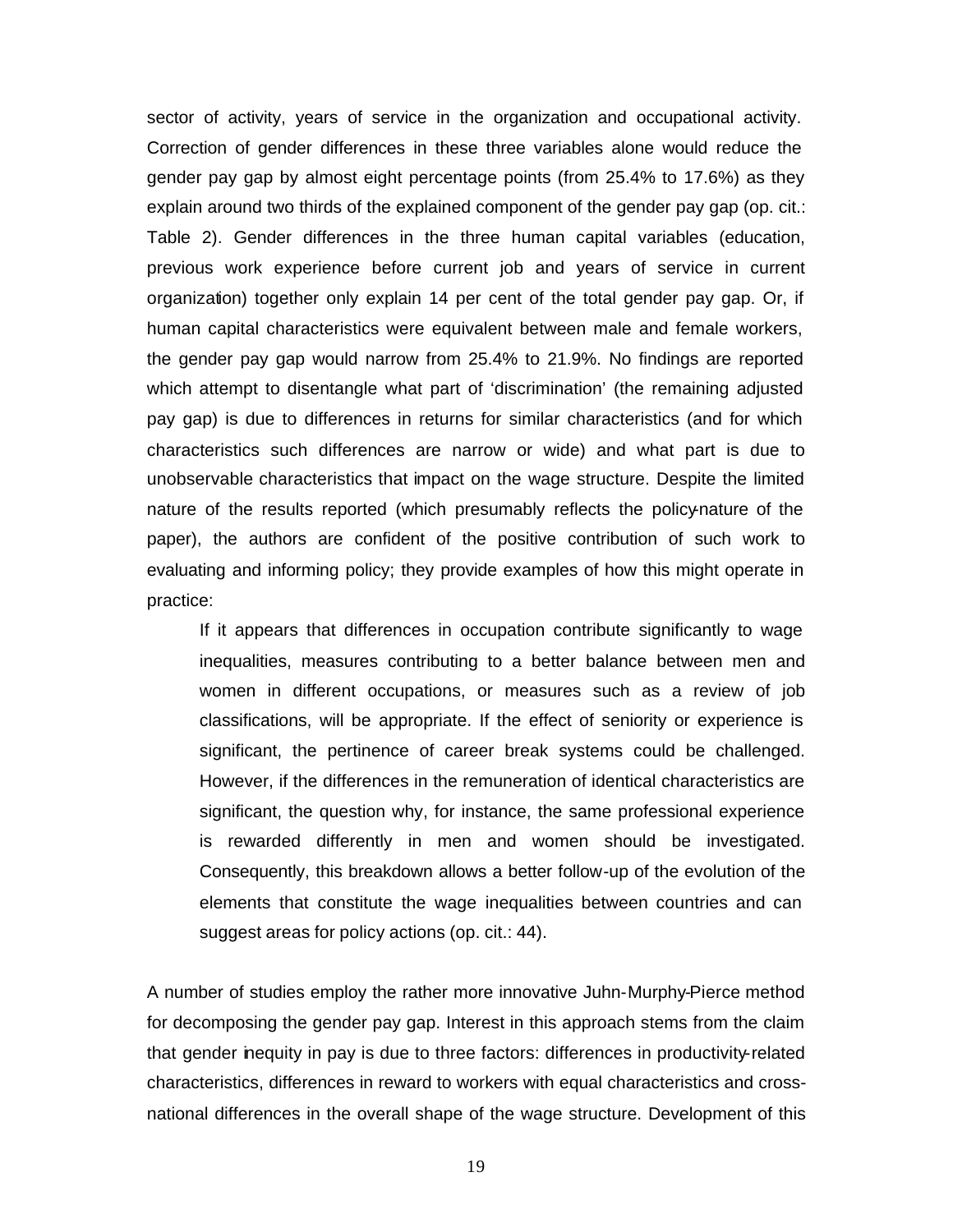statistical approach to decomposing the gender pay gap appears to have been pioneered by Blau and Kahn (1992, 1997),<sup>4</sup> although it is clear that the conceptual work of institutionalist economists has had a major influence in highlighting the importance of cross -national differences in country wage structures for an understanding of the gender pay gap (Bettio 1988, Høgsnes 1994, Rowthorn 1992, Rubery 1991, Rubery and Fagan 1994, Whitehouse 1992). We use the term wage structure to refer to the overall shape of the wage distribution, the degree of dispersion between the low paid and the high paid, as well as the concentration of workers at different points of the wage distribution.

Blau and Kahn (1992) use the approach to identify the factors that explain crossnational differences in the gender pay gap using the US as the comparator. They draw on the International Social Survey Programme (ISSP) as a source of wage data, supplemented by additional data for four of the ten countries covered. They find that country differences in wage structure are important in explaining international differences in the gender pay gap (op. cit.). Comparison of the impact of gender-specific factors (gender differences in characteristics and the relative position of women in the male wage distribution) show that US women fare well compared to other countries: only Hungary and Sweden had relatively more favourable levels of productivity characteristics and only Australia and Italy displayed more favourable gender treatment effects in the wage structure (op. cit.: Table 7). But the US level of wage inequality (as revealed through the returns to observed characteristics and the wage penalty associated with women's position in the wage structure) widens the US gender pay gap compared to all the other nine countries. Indeed, this effect accounts for all, or more (since it may be offset by other factors), of the difference in gender pay gaps with six of the nine countries (the exceptions being Italy, Switzerland and the UK) (op. cit.: Table 7). It is worth noting, however, that what is stylistically referred to throughout the paper as the effect of a country's wage distribution also includes the level of discrimination; as such the independent effect of wage distribution may be overstated (op. cit.). In conclusion, Blau and Kahn argue that an understanding of women's relative position in the US labour market needs to be

l

 $4$ Other studies test the similarity between this method and the traditional Oaxaca-Blinder approach, once a pooled wage regression (rather than male wage equation) is utilised (Gupta et al. 2001).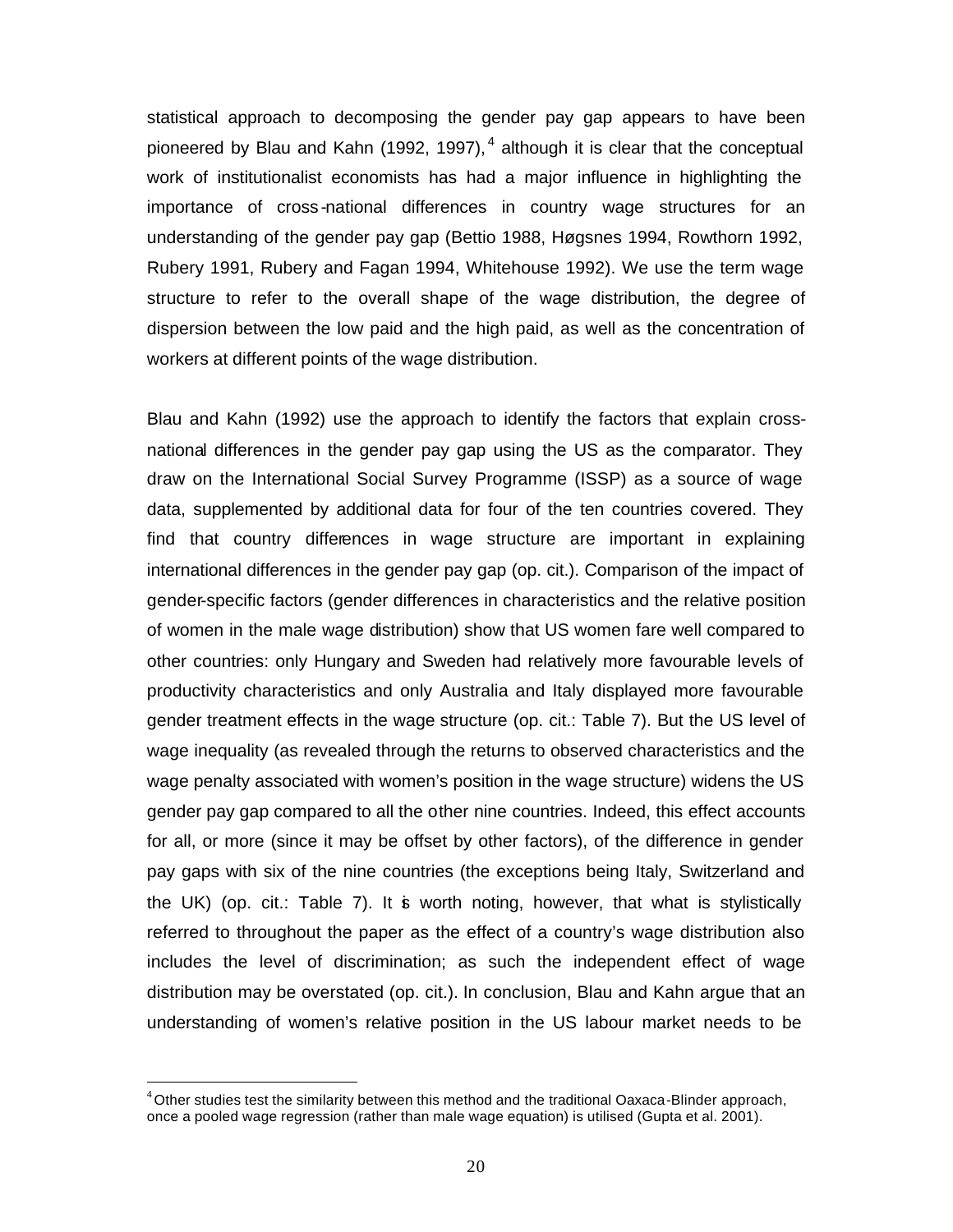reorientated to an understanding of changes in the overall wage structure, rather than solely factors that shape the supply and demand for skills:

Our research suggests that to understand changes in the gender pay gap fully, it would also be fruitful to examine the impact of changes in wage structure. . . . In the face of rising inequality, women's relative skills and treatment have to improve merely for the pay gap to remain constant; still larger gains are necessary for it to be reduced (op. cit.: 32).

In a more recent comparative study using the same data set, Blau and Kahn (2001) test for the effects of both overall wage compression and female labour force supply and find that more compressed wage structures and lower female net supply are both associated with a narrower gender pay gap.

In the final study reviewed here, the Juhn-Murphy-Pierce approach is applied to analysis of ECHP data for 8 countries, plus additional data for Hungary (Rice 1999). Because of the direct relevance of this study, the results of the first and second stage decompositions are show here in Tables 2 and 3 below. Rice finds that gender differences in measured characteristics (human capital and job characteristics) account for only a small proportion of the observed gender pay gap. Gender differences in human capital characteristics account for just 2% of the observed gap in Spain and just 4% in France; the most they account for are 21% in Germany and 25% in the UK. Combined with job characteristics, these figures rise significantly (to 17% in Spain, 39% in France and up to 45% in Denmark), suggesting, as Rice puts it,

. . . that relative to their human capital, females on average suffer from a 'poorer' (ie. lower paying) job distribution in terms of occupation, industry and firm size than their male counterparts. Controlling for levels of human capital, women are less likely than men to be employed in those occupations and industries associated with large positive rents (Rice 1999: 25).

The final three columns in Table 2 provide summary statistics on each country's wage structure, after controlling for measured human capital and job characteristics; in other words, these statistics provide some indication of the extent to which women face unequal treatment in the labour market either because they receive lower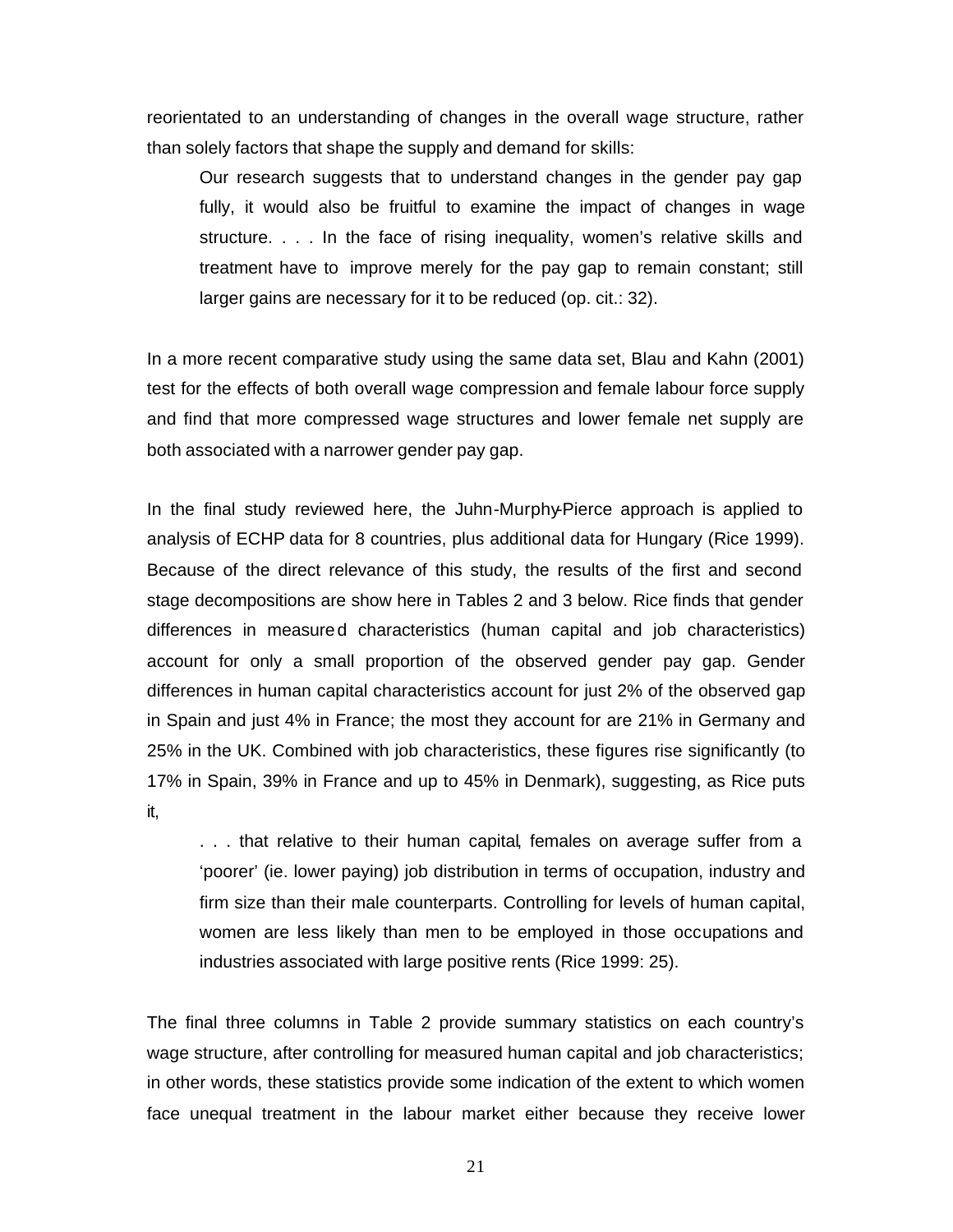returns to observable characteristics or women are regarded as having lower productivity due to characteristics that are unobservable. The penultimate column shows that in all eight countries, half of all women are ranked at best below the 34<sup>th</sup> percentile of the male wage distribution after controlling for individual characteristics. The measure of wage inequality given by the standard deviation shows that the wage penalty of this unequal treatment is markedly higher in Germany, the UK and Spain than in Denmark.

# **Table 2. Juhn-Murphy-Pierce decomposition of the gender pay gap using ECHP**

|                | <b>Differential in</b><br>log (adjusted)<br>earnings (at<br>sample mean) | Difference in<br>measured<br>characteristics<br>evaluated at<br>male prices (at<br>sample mean) | <b>Standard</b><br>deviation of<br>male residual<br>wage<br>distribution | <b>Percentile ranking in</b><br>male residual wage<br>distribution |               |
|----------------|--------------------------------------------------------------------------|-------------------------------------------------------------------------------------------------|--------------------------------------------------------------------------|--------------------------------------------------------------------|---------------|
|                |                                                                          |                                                                                                 |                                                                          | <b>Female</b>                                                      | <b>Female</b> |
|                |                                                                          |                                                                                                 |                                                                          | median                                                             | mean          |
| <b>Denmark</b> | 0.1352                                                                   | 0.0612                                                                                          | 0.2610                                                                   | 33.38                                                              | 39.87         |
|                | $(100\%)$                                                                | (45%)                                                                                           |                                                                          |                                                                    |               |
| France         | 0.2035                                                                   | 0.0784                                                                                          | 0.3740                                                                   | 34.05                                                              | 38.83         |
|                | $(100\%)$                                                                | (39%)                                                                                           |                                                                          |                                                                    |               |
| Germany        | 0.3499                                                                   | 0.0589                                                                                          | 0.4915                                                                   | 18.91                                                              | 29.70         |
|                | $(100\%)$                                                                | (17%)                                                                                           |                                                                          |                                                                    |               |
| Greece         | 0.2183                                                                   | 0.0895                                                                                          | 0.3619                                                                   | 33.52                                                              | 39.05         |
|                | $(100\%)$                                                                | (41%)                                                                                           |                                                                          |                                                                    |               |
| Italy          | 0.1692                                                                   | 0.0095                                                                                          | 0.3255                                                                   | 23.57                                                              | 33.42         |
|                | $(100\%)$                                                                | (6%)                                                                                            |                                                                          |                                                                    |               |
| Portugal       | 0.1718                                                                   | 0.0468                                                                                          | 0.3783                                                                   | 34.08                                                              | 40.06         |
|                | $(100\%)$                                                                | (27%)                                                                                           |                                                                          |                                                                    |               |
| Spain          | 0.2033                                                                   | 0.0355                                                                                          | 0.3955                                                                   | 29.67                                                              | 37.17         |
|                | $(100\%)$                                                                | (17%)                                                                                           |                                                                          |                                                                    |               |
| UK             | 0.2718                                                                   | 0.0967                                                                                          | 0.3967                                                                   | 28.20                                                              | 35.97         |
|                | $(100\%)$                                                                | (36%)                                                                                           |                                                                          |                                                                    |               |

Source: Rice 1999: Table 6.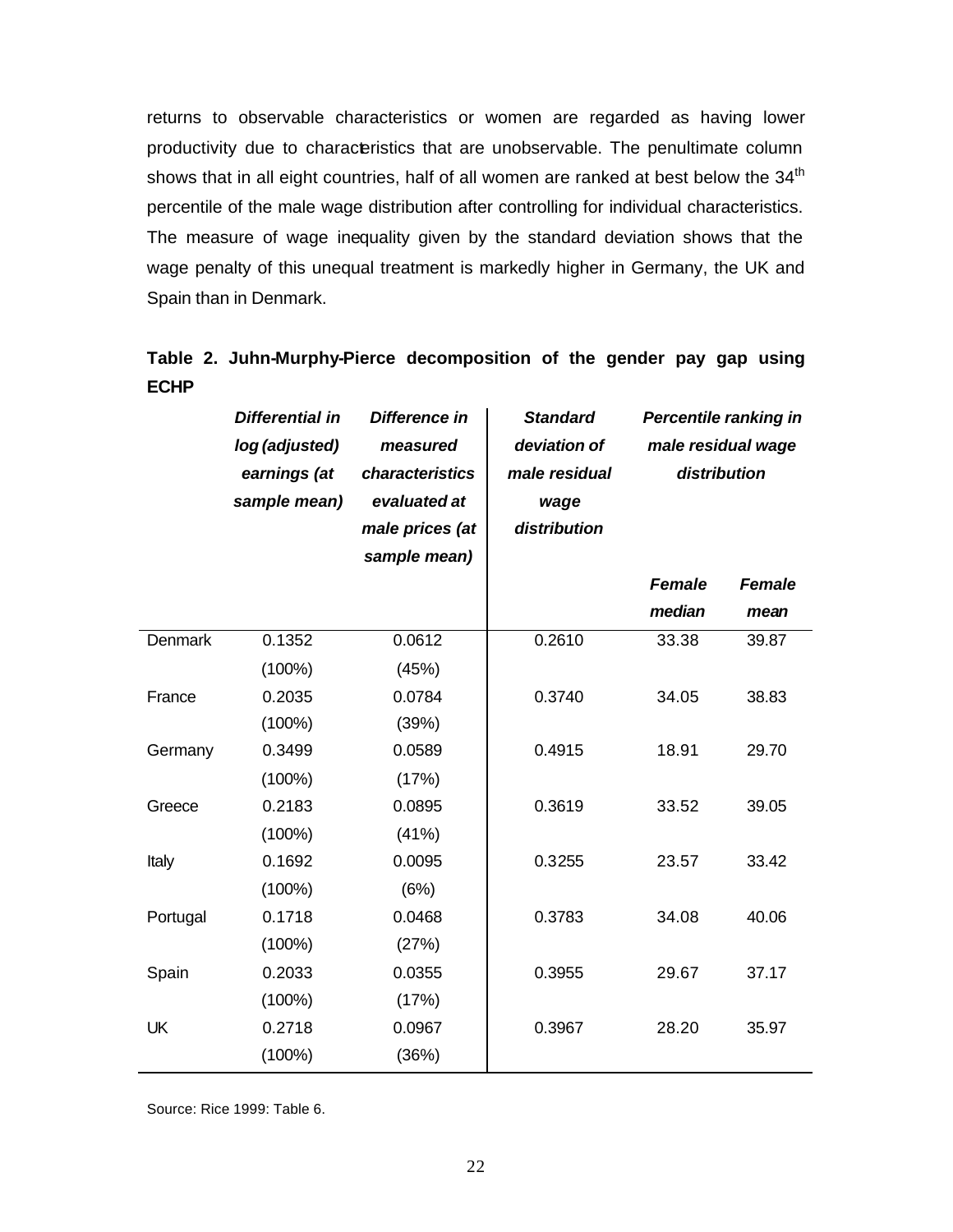The Rice (1999) study also applies the Juhn-Murphy-Pierce decomposition to an analysis of inter-country differences in the gender pay gap with Denmark chosen as the reference country since it has the narrowest gap among the seven countries selected. The findings show that differences in observed characteristics do not explain much of the difference in the relative size of each country's gender pay gap compared with Denmark (at most 35% of the difference between France and Denmark is explained by this variable). Nevertheless, the range of explanatory power is striking. In the southern European economies it is notable that the effect of observed characteristics is negative reflecting the relatively high levels of education of female workers compared to male workers in these countries. The major finding, however, is that for all countries the larger gender pay gap compared to that found in Denmark is primarily explained by the relative position of women in the residual wage distribution and the wage penalty associated with this position. In all countries, the average woman is ranked lower than is the case in Denmark, and this combines with higher wage inequality (after controlling for individual characteristics); these two effects have greater explanatory power than the effects associated with observable characteristics (Rice 1999: 29-30).<sup>5</sup> In conclusion, like Blau and Kahn, Rice stresses the need to consider both gender-specific factors and a country's wage structure in recommending policy action to close the gender pay gap. Moreover, she highlights the differential impact of these two factors at the top-end and the bottom-end of the labour market in different countries:

Lower paid women in Denmark fare better relative to male workers than their counterparts elsewhere in Europe because they receive more equal treatment as indicated by their higher ranking in the residual wage distribution. However, the picture appears rather different for those in the upper tail of the earnings distribution. Here we find relatively small differences across the economies in the ranking of female workers in the residual wage distribution. Among this group, differences in observable productivity characteristics play a much

 $\overline{a}$ 

 $5$  Rice carries out further decompositions away from the sample mean to test whether her findings are representative of the sample as a whole. She finds that limiting the sample to workers in the lower quartiles of the wage distribution a large part of the explanation lies in the unequal treatment of women measured by their placement in the male wage distribution. Among higher paid workers (the upper quartile) gender differences in observable characteristics carry most weight in explaining the difference with Denmark.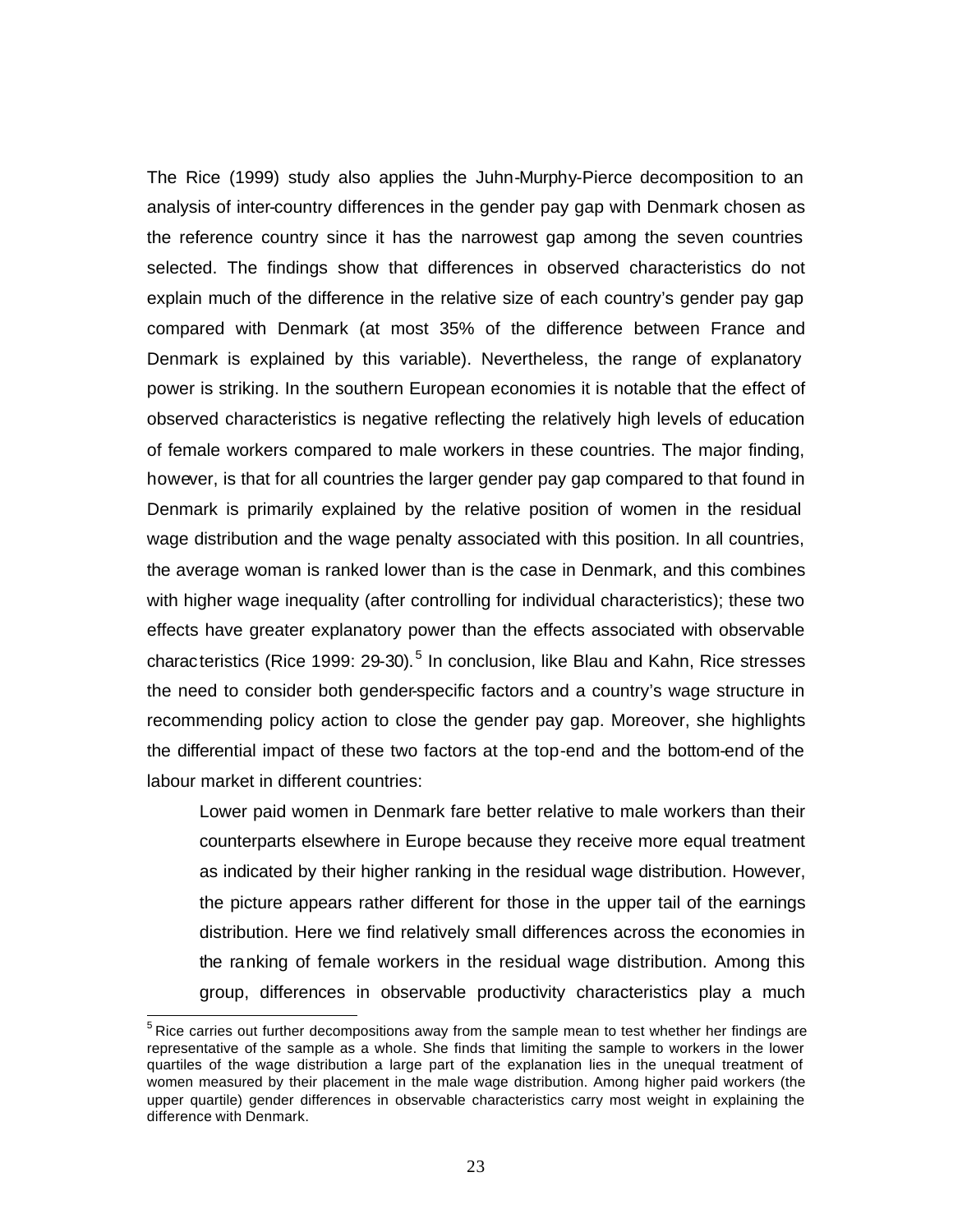greater role in determining cross-country differences in the gender earnings. Higher paid women in the southern European economies, Portugal, Italy and Spain, fare considerably better in this respect relative to women in Germany, the UK and even Denmark. This is due in part to relatively high levels of human capital, particularly general education, but of greater significance is the lower level of occupational and industrial segregation of female employment in these countries when compared to the countries of northern Europe (Rice 1999: 32-33).

| Table 3. Juhn-Murphy-Pierce decomposition of inter-country differences in the |  |
|-------------------------------------------------------------------------------|--|
| gender pay gap using ECHP (reference country Denmark)                         |  |

|          |                 | <b>Gender-specific effects</b> |                     | <b>Wage structure effects</b> |                     |
|----------|-----------------|--------------------------------|---------------------|-------------------------------|---------------------|
|          | <b>Relative</b> | <b>Attributable</b>            | <b>Attributable</b> | Attributable to               | <b>Attributable</b> |
|          | gender          | to measured                    | to                  | relative prices               | to                  |
|          | gap             | character-                     | unobserved          | of measure d                  | unobserved          |
|          |                 | istics                         | productivity        | characteristics               | prices              |
| Germany  | 0.2147          | 0.0556                         | 0.0954              | $-0.0579$                     | 0.1216              |
| UK       | 0.1366          | 0.0176                         | 0.0379              | 0.0179                        | 0.0631              |
| Greece   | 0.0831          | $-0.0233$                      | 0.0145              | 0.0516                        | 0.0403              |
| Spain    | 0.0681          | $-0.0085$                      | 0.0248              | $-0.0172$                     | 0.0690              |
| France   | 0.0683          | 0.0242                         | 0.0126              | $-0.0070$                     | 0.0384              |
| Portugal | 0.0366          | $-0.0170$                      | 0.0074              | 0.0026                        | 0.0436              |
| Italy    | 0.0340          | $-0.0213$                      | 0.0707              | $-0.0304$                     | 0.0149              |

Source: Rice (1999: Table 7).

### **4. Problems with the Oaxaca-Blinder decomposition approach**

The Oaxaca-Blinder decomposition offers an apparently straightforward method for informing policy on how to close the gender pay gap by identifying the importance of a range of factors in different countries in explaining the average pay gap between male and female workers. For example, in some countries it may be differences in years of work experience that is the main explanatory factor, with the implication that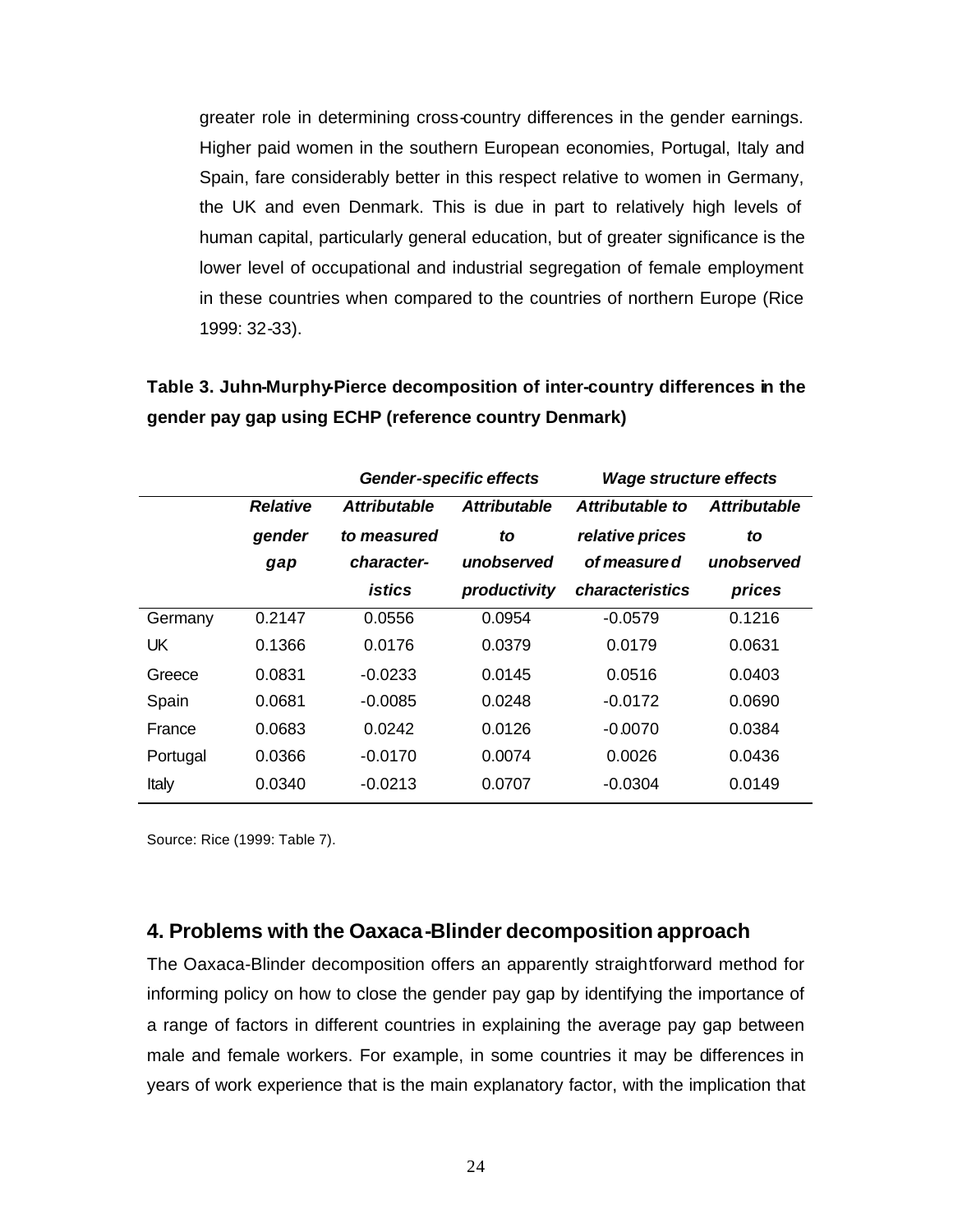policy targeted at expanding childcare provision and paternity leave might eliminate the gender difference in years of work and therefore significantly close the observed gender pay gap. In other countries, it may be sex segregation by sector that accounts for a major part of the observed gender pay gap, with the implication that policy action to equate the male-female share of individual sectors would be the most effective way of establishing gender pay equity. However, despite its apparent simplicity and policy focus, the Oaxaca-Blinder decomposition relies on a number of assumptions and, in the way particular statistical techniques are deployed, this adds a certain ambiguity to the results generated and lends complexity rather than simplicity to the interpretation of these results.

The problems are not insignificant. Indeed they arise as a direct consequence of the core objective of the Oaxaca-Blinder decomposition to separate out an explained portion of the gender pay gap and an unexplained portion attributable to discrimination. Again, it is worth emphasizing that the Oaxaca-Blinder decomposition approach developed out of Becker's (1957) theory of discrimination (Blau and Ferber 1987). This states that wage discrimination is the pay difference between two groups that is not accounted for by productivity differences. However, statistical estimation of discrimination is no easy matter, a point not lost in the early studies of Oaxaca and Blinder (for a general critique, see Butler 1982). The challenge for the decomposition approach is thus twofold: to identify all the individual characteristics that can be said to have an impact on productivity; and to develop a technique which separates out the independent effects of productivity and discrimination on the gender differential in pay. It is in the struggle to meet this challenge that a number of inter-related problems arise.

#### *Choice and definition of control variables*

The first problem is that because the neoclassical economic model assumes pay is equated with productivity, it is necessary to include as many individual characteristics related to productivity as possible in the specification of the wage equations. However, sources of wage data are imperfect in this regard. The problem is referred to as one of 'unobservable productivity characteristics'. If male workers, on average, are more highly qualified than female workers with regard to omitted variables, then the value of discrimination will be overestimated. Indeed, it is well-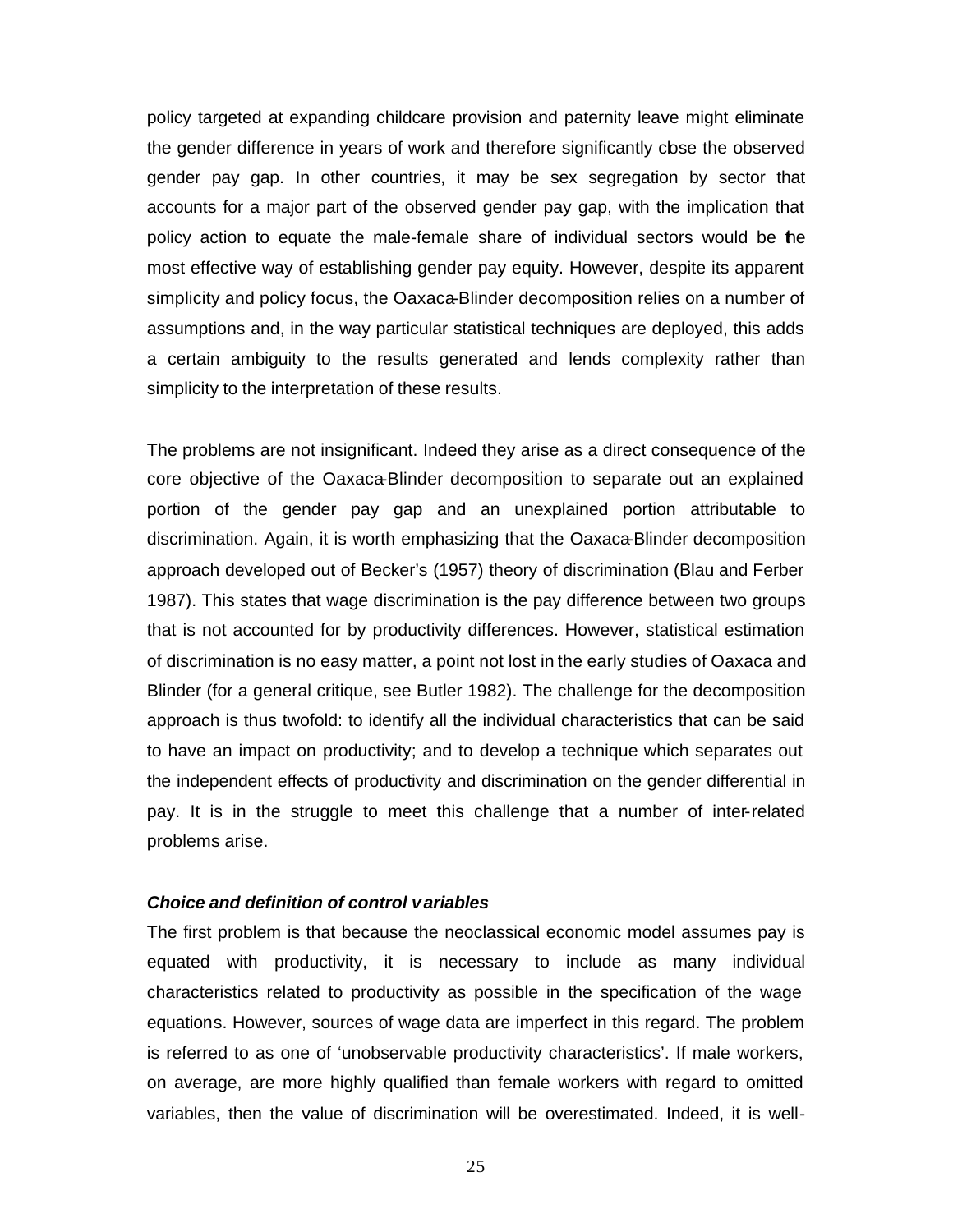known that a key development in the decomposition approach has involved the progressive inclusion of more and more variables in the wage equations, expanding the vector of productivity-related characteristics. With the addition of more variables, so the adjusted pay gap associated with discrimination has diminished (Gunderson 1989, Humphries 1995). As we can see from the above Table 1, the selection of control variables tends to incorporate standard variables, such as education and job experience, but there also appears to be a degree of subjectivity in the selection (such as the use of immigrant status, union membership or company size variables). Oaxaca in his classic 1973 study was clear on this issue:

It is clear that the magnitude of the estimated effects of discrimination crucially depends upon the choice of control variables for the wage regressions. A researcher's choice of control variables implicitly reveals his or her attitude towards what constitutes discrimination in the labour market (op. cit.: 699).

In practice, choice of control variables is likely to be constrained by their availability in the chosen source of data. However, where the researcher is keen to include a variable because of a known association with earnings, often proxy measures are incorporated instead. The best example of use of imperfect measures is for the variable work experience. Few data sets include reliable information on years in employment as well as years in the current organization. Many studies thus rely on a proxy variable for potential experience that subtracts years of total education and five or so years of pre-schooling from the age of each individual (see, for example, Langford 1995, Oaxaca 1973). In both these studies, the potential bias of this proxy variable (since women are more likely to have intermittent labour force participation than men) is controlled for by including a children status variable in the female wage equation to reflect the cost of lost experience due to childcare (assuming depreciation of skills during the period of absence); the major problem with this technique is the potential for problems of correlation between the two control variables, number of children and potential experience (Oaxaca 1973: 698).

#### *Feedback effects*

The second problem is that although the statistical technique appears to separate out an 'explained' from an 'unexplained' component of the gender pay gap, there are good reasons to believe that the distinction is in fact rather more blurred. This is

26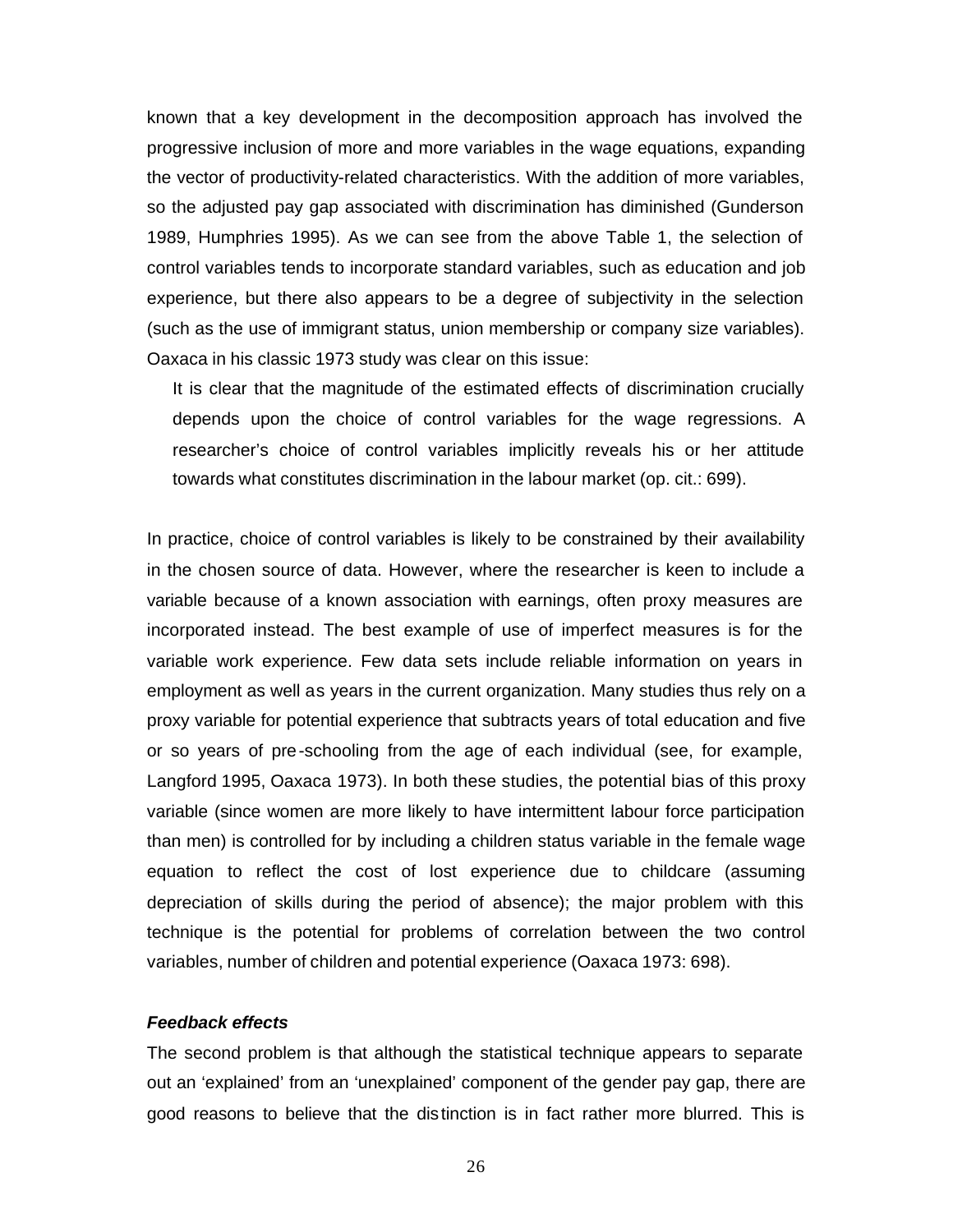referred to as the 'feedback effect' problem in the literature. The assumption of the model is that controlling for gender differences in characteristics (education, experience, occupation and so on) means that one can produce an estimate of how similar workers would potentially be treated in the labour market and claim that any remaining pay difference is attributable to discrimination. But labour market discrimination may also shape observable productivity differences (Bergmann 1989, Humphries 1995). For example, employers may discriminate against women directly in blocking their access to training programmes. Moreover, once we consider that the choices that individuals make concerning education, participation and working time are in fact endogenous, it is clear that women's perceptions of labour market sex discrimination may adversely affect decisions to invest in education and training. Taken together, these feedback effects mean that labour market discrimination (or the estimate of the adjusted gender pay gap) is likely to be underestimated in the Oaxaca-Blinder decomposition approach.

How much of a problem is this for conventional applications of the Oaxaca technique designed to inform policy? Of course, it is entirely possible for the researcher to claim that the identification of an 'explained' portion of the gender pay gap is only designed to guide policy to the particular areas associated with gender pay inequality, whether this concerns inequality in education, training or job tenure. The researcher may in fact be indifferent as to whether gender differences in personal characteristics are interpreted as reflecting free individual choice or as involving some element of labour market discrimination through feedback effects. The problem with this is that the explanatory power promised by the model is much diminished. The policy-maker may now know, for example, that gender differences in the level of workplace training are an important factor in explaining the gender pay gap, but the causes of this are still unclear. Is labour market intervention required to reduce discriminatory employer practices and open up more training places for women, or are the differences the result of the different household responsibilities of men and women with female workers more likely to underinvest in training because of lower attachment to the labour market? The former policy approach may be preferred by those researchers attempting to use the model in a way that encourages more positive labour market intervention. The latter fits with the neoclassical assumptions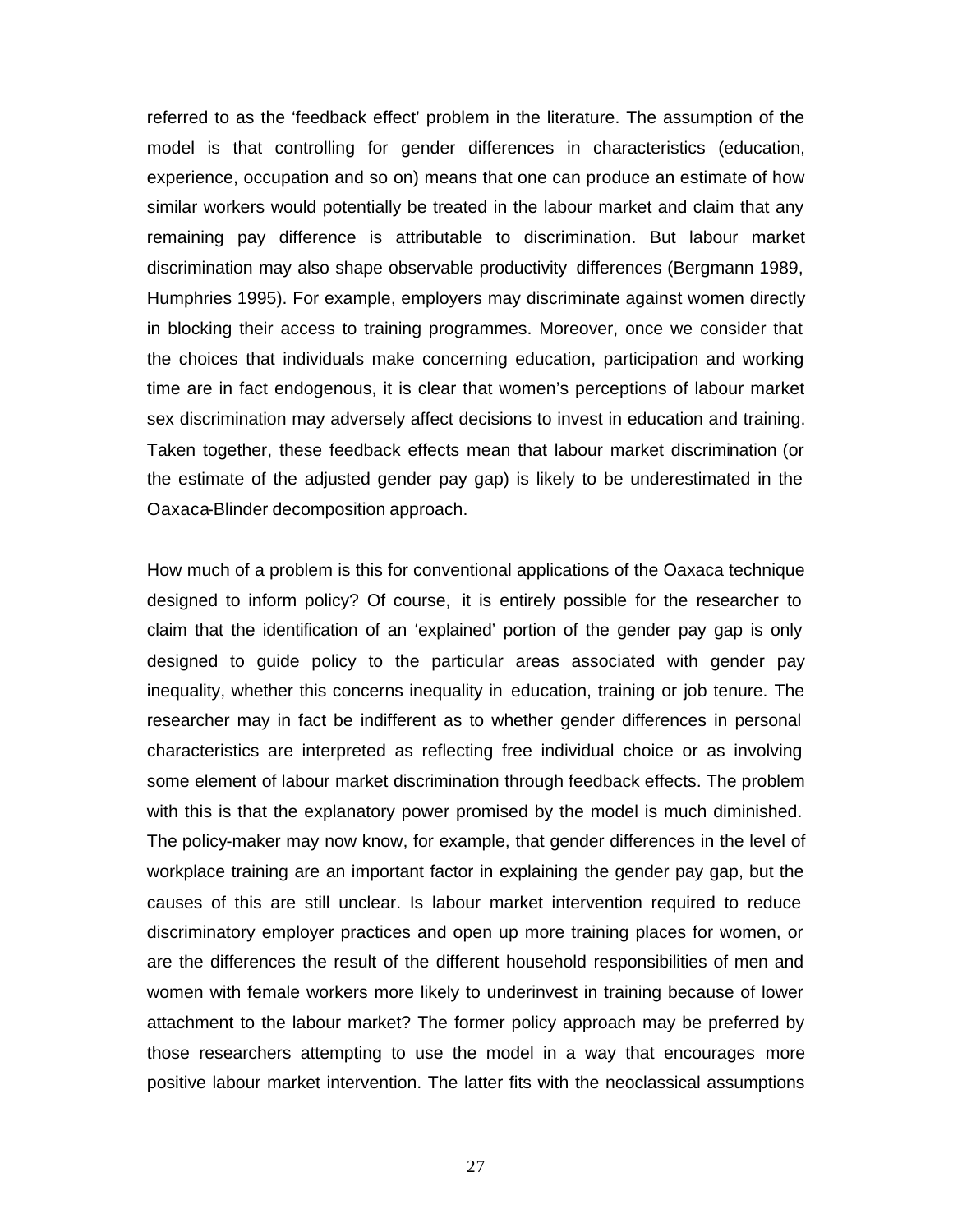of the original specification of labour market choice and discrimination in the works of Becker.

There is a long-running debate between these two opposing camps. On the neoclassical side, Mincer and Polachek (1974) argue that it is optimum for women to invest less in education than men since women specialize in household production and the rearing of children and therefore envisage labour force participation as discontinuous. Since time spent out of waged work constitutes a depreciation of human capital, women choose to enter occupations where the loss in wages due to absence is minimal, resulting in a crowding of women in jobs that require low levels of education and training and pay low wages (op. cit.; see, also Becker 1993, Fuchs 1989). Against this position, England (1982) demonstrates that if men and women are assumed to wish to maximize wage earnings then in fact it makes more sense for women to enter higher paid occupations before childbirth; moreover, if the decision does involve a balancing of expected returns to human capital to the respective depreciation rate then it is not clear that this implies a choice of low investment in human capital (see, also, Beller 1982). The direction of causality is also questioned by a series of case studies in the US (including the feminisation of bank teller positions and clerical work) that identifies a negative causal relationship between female entry and declining occupational earnings (Reskin and Roos 1990). Unfortunately, despite the sophisticated statistical insights of the Oaxaca approach, the results as conventionally presented do not provide sufficient justification for either approach.<sup>6</sup> In other words, some of the major questions underpinning debates in active labour market policy remain unresolved.

These problems of policy interpretation were noted from the outset. In the conclusion to his study, Oaxaca tells us:

Another difficulty in the residual approach is that it does not take into account the effects of the feedback from labour market discrimination on the malefemale differences in the selected individual characteristics. The differences could reflect the adaptation of women to the biases of the labour market; yet

 $\overline{a}$ 

 $6$  On balance, given the strong assumptions of the model, it is more likely that the results can be justified as compartmentalizing the gender pay gap into one component resulting from free rational choice and another resulting from discrimination – that is, discrimination is assumed not to affect human capital choices (Butler 1982).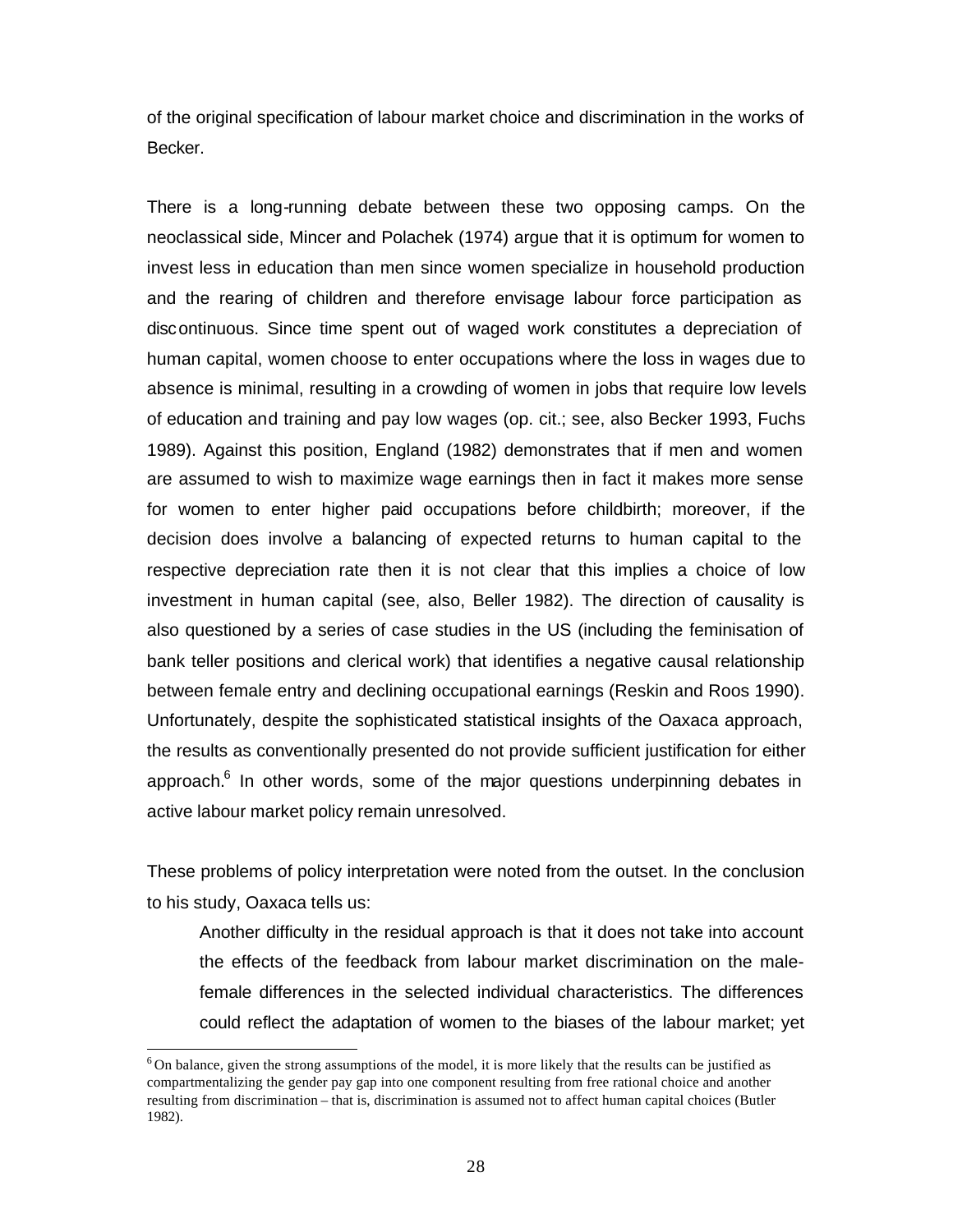under the residual approach all differences in the characteristics contribute to a reduction of the wage differential attributable to discrimination. The problem becomes one of how much of the observed differences in individual characteristics would exist in the absence of discrimination. These very difficult problems have not been dealt with in this study, but they are clearly important in terms of policy prescriptions for narrowing the male-female wage differential (1973: 708).

#### *Occupation and sector as control variables*

The problems already discussed are neatly illustrated by consideration of the issues raised by the inclusion (or not) of occupation and sector as control variables. In almost all studies, inclusion of these variables adds considerably to the explanatory power of the model, generating a much reduced adjusted pay gap. A glance at Table 1 above reveals that one or both of these variables are among the most important control variables in all studies reviewed. The reason for this is not only because occupational variables correlate with wage differentials, but also occupational categories may also correlate with a host of unobserved variables that impact on the wage level. This is illustrated in the study by Le Grand (see above) where eight variables characteristing working conditions were used instead of occupation and when a decomposition was carried out with occupation as an additional control variable it was found to have very little explanatory power. In other words, the working conditions variables (such as job monotony, autonomy, etc.) are likely to be unobserved productivity-related variables in other models, but picked up by the occupation control variable. Also, we saw in Oaxaca's study that the part-time work variable had relatively strong explanatory power, but, again, this may have been strongly associated with occupational categories. These ambiguities in the statistical results suggest that it is perhaps more important to focus on the inter-relationships between occupation, working conditions and part-time work, for example, and the way these shape gender wage differentials.

It has long been known that the more detailed the classification (of occupations or industry sectors) the greater is the explanatory power of this variable. This demonstrates that sex segregation (by occupation or industry) plays an important role in shaping the gender pay gap. However, use of detailed classifications as a

29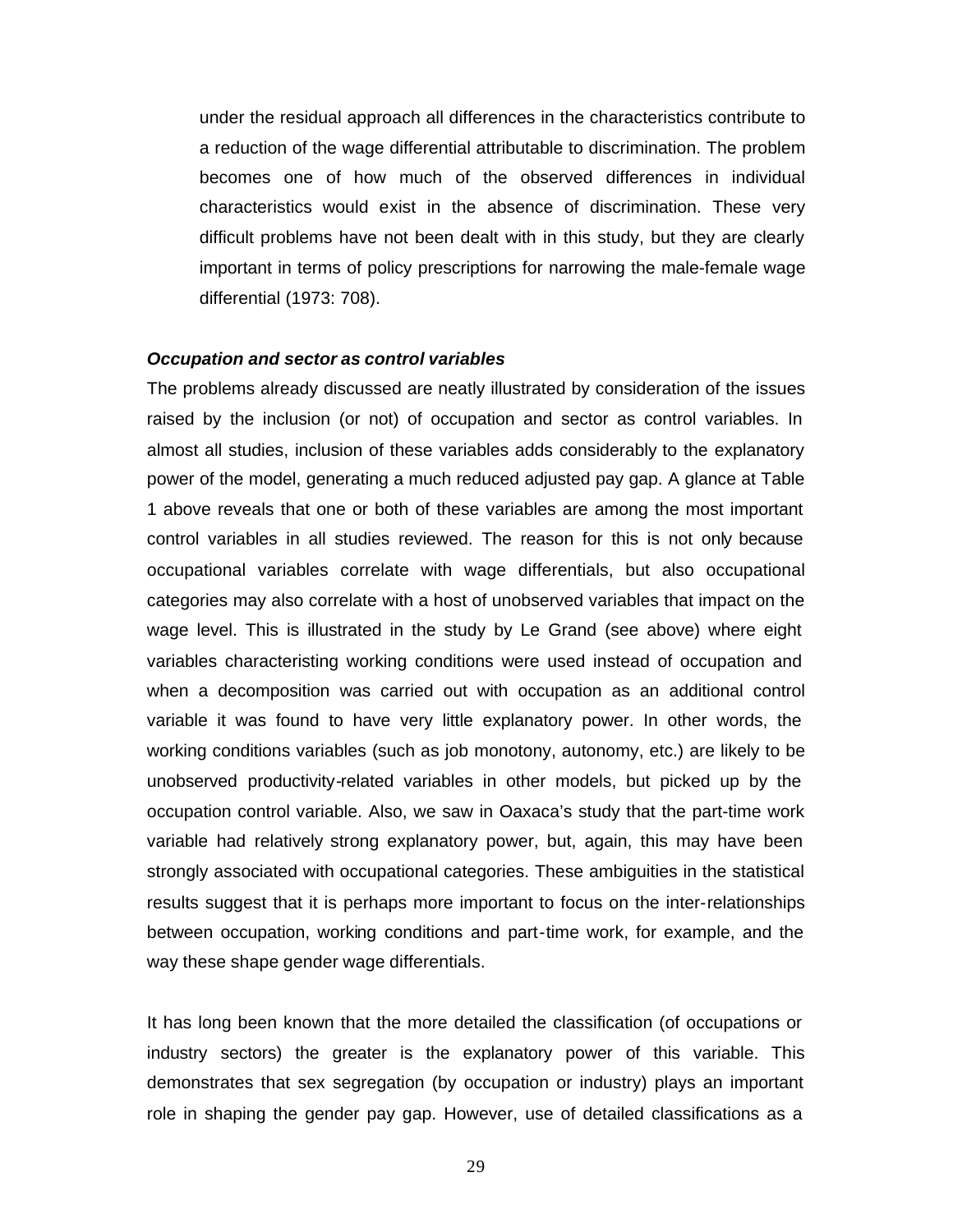control variable may factor out discrimination in promotion practices and obstacles to advancing up occupational categories (such as into managerial categories, for example). Several reviews of the approach argue that correcting the gender pay gap for differences in occupational activity using detailed occupational classifications will produce an underestimation of discrimination (or of the 'adjusted' pay gap) (Cain 1986, Chiplin 1979). For these reasons most studies prefer to use relatively broad classifications of around 6 to 12 categories (see Table 1 above).

More generally, it is worth noting that in his (1973) study, Oaxaca was concerned that by controlling for occupational differences between men and women 'some of the effects of occupational barriers as sources of discrimination' would be eliminated leading to an underestimation of dis crimination (p. cit.: 699). Hence, the study refers to estimates from two separate decompositions; the first decomposition involves personal characteristics only and the second involves personal and job characteristics. At best, therefore, the two estimates may be thought of as setting lower and upper bounds, respectively, to the extent of discrimination (or as maximum and minimum levels to the adjusted gender pay gap).  $7\,$ 

#### *Controlling for societal-specific effects*

l

Given the interest of the European Commission in developing a harmonized indicator on gender pay inequality for all member states, it is necessary to assess the extent to which a standard decomposition approach can successfully highlight crossnational differences in factors that contribute to the gender pay gap. The issue of cross-national comparison raises a number of problems; some are addressed with the development of the Juhn-Murphy-Pierce model, but many remain.

As we described above, for a single country, decomposition of the gender pay gap identifies the following factors as contributing to the gender pay gap: gender differences in the industry, or occupational distribution; pay differences within the same occupation (and/or industry) that are accounted for by differences in productivity and those attributed to discrimination; and, in some studies, the

<sup>&</sup>lt;sup>7</sup> One innovative study treats the occupation variable as endogenous, rather than as a 'productivityrelated' characteristic, in order to better capture the barriers women face when attempting to enter male-dominated occupations (Kidd and Shannon 1996).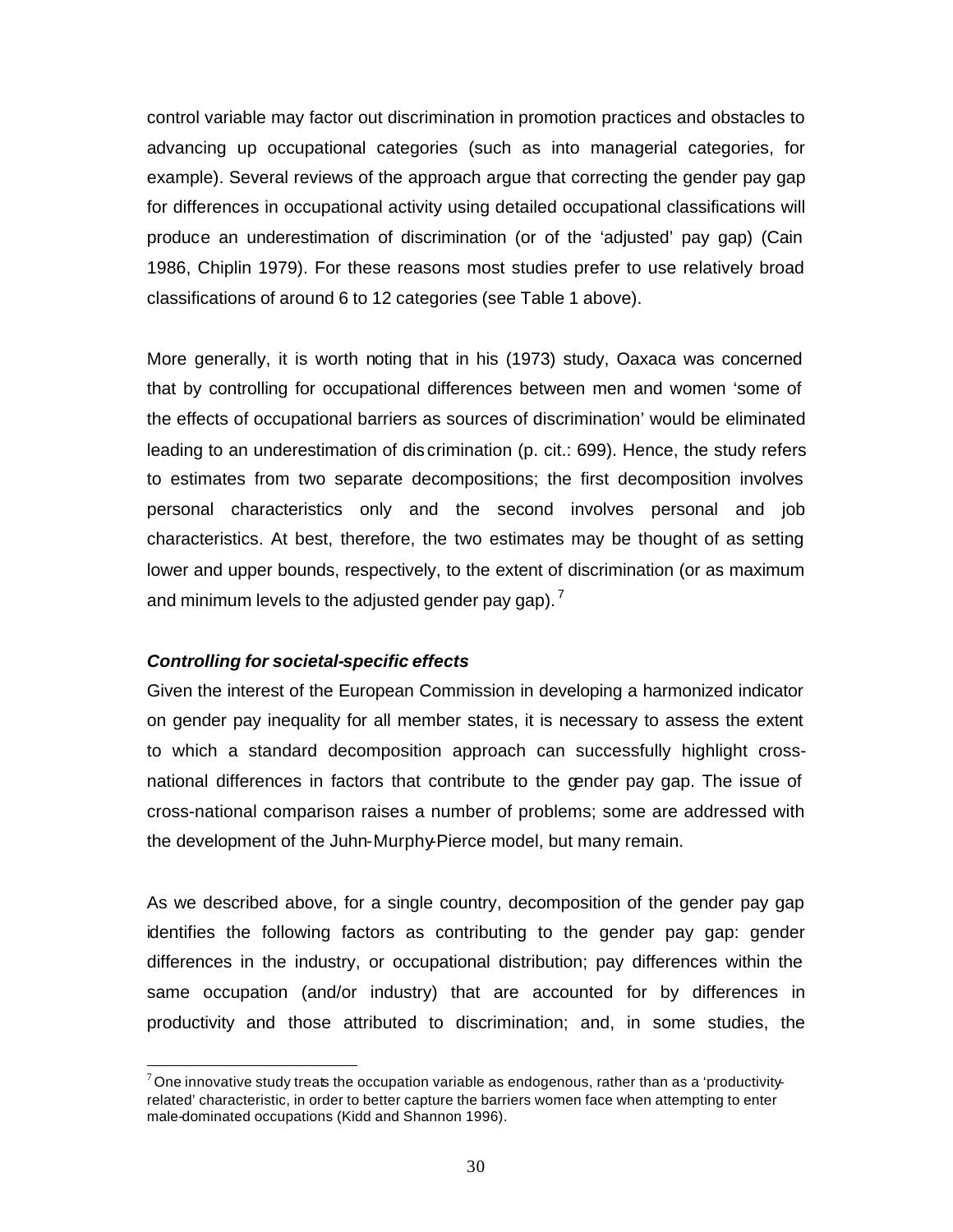valuation attached to female-dominated compared to male-dominated jobs. As such, the results feed directly in to the three conventional policy options: equal opportunities policies; equal pay for the same work; and equal pay for work of equal value (Rubery 1991). However, cross -national studies demonstrate that other factors are also important in shaping gender pay differentials; in particular, differences in the gender pay gap among countries also reflect differences in employment structures and wage systems (Bettio 1988, Rowthorn 1992, Rubery and Fagan 1994, Whitehouse 1992). Employment structures reflect differences in the composition of industries and occupations in the economy, along with differences in the share of self-employment, part-time employment, temporary employment, and so on. Wage systems vary among countries along three dimensions: the width of pay differentials between jobs; the ranking of jobs by pay; and the principles of pay determination (Rubery 1991). Only the first of these dimensions is captured in the concept of wage structure developed in the Juhn-Murphy-Pierce approach. It is beyond the scope of the present study to consider in detail how each of these factors shape the gender pay gap in particular countries; this is the objective of a future research report. However, reference to some examples illustrates the way societal differences in employment structures and wage systems may undermine the usefulness of a universalistic decomposition approach.

Gender difference in occupation is typically a strong explanatory variable in decompositions of the gender pay gap. But when we are told that, controlling for other factors, occupational differences explain 50 per cent of the observed pay gap in country A, but just 20 per cent of the gap in country B, what does this tell us? Does it tell us that country A has a worse record on equal opportunities than country B and therefore needs to reduce sex segregation within occupations? This depends on the particular country. In Germany, for example, it is the skill and qualification of the worker, rather than the job title, that determines pay within an occupation (Marsden 2000). Hence, even after controlling for gender differences in age, education, employment contract, and so on, application of the model to Germany may mis-represent the role of occupational differences simply because of the absence of controls for skill and qualification. Also, differences in pay between occupations may be more important in many countries, so that the extent to which the gender share of occupations matters depends on where they stand within the

31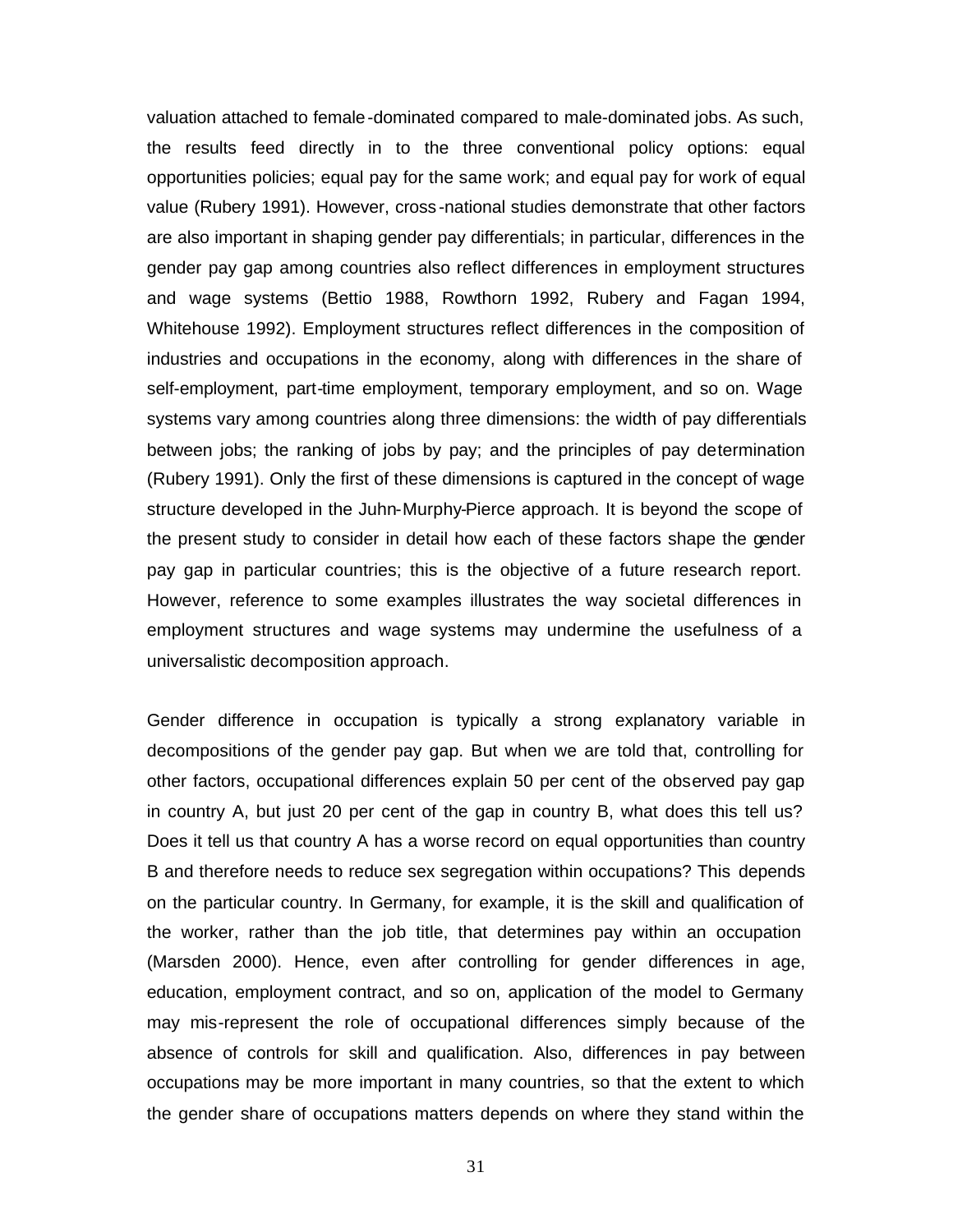overall wage structure. In some respects this is picked up in the work that develops the Juhn-Murphy-Pierce model by introducing variables that control for wage dispersion (see above). This controls for the fact that women's employment at different points of the wage distribution is associated with a particular wage penalty, or wage premium, and this differs substantially between countries. However, what happens when a female-dominated occupation moves up the ranking in a country because the pay of a male-dominated occupation has fallen relative to the average? How does the statistical approach disentangle the effects of wage dispersion and occupational sex segregation when the outcome is a narrowing of the gender pay gap through the leveling down of men's pay?

One important difference in industry composition between countries is the share of public sector employment. The results from a Oaxaca-Blinder decomposition focus on the extent to which the gender pay gap would be reduced if men and women were equally represented in the public and private sectors. However, a more pressing problem may concern the relative pay diffe rential between the public and private sectors. Also of interest is the trend in the size of the female share in public sector employment as, at least in the case of the UK, this has been found to be positively associated with women's average pay relative to men (Grimshaw 2000). We saw above that some single-country decomposition analyses do estimate separate wage equations for the public sector and for the private sector - with the finding, for example, that the more regulated pay grading system in the Aus tralian public sector explains the lower incidence of labour market discrimination (Langford 1995). However, a cross-national comparison requires an approach that recognises a diversity of models of public sector employment and the way these interact with the overall gender pay gap: does the public sector provide for integrated pay settlements among manual and non manual workers?; is the public-private sector pay differential similar for all occupational groups (ranging from low to high skill)?; does the public sector provide an important source of employment for all employment forms (parttime, full-time, low skill, high skill)?

There are also potential problems regarding identification of 'personal characteristics' for the purposes of cross-national comparisons. First, as we argued above there may be problems classifying variables as personal or job-related. Oaxaca takes part-time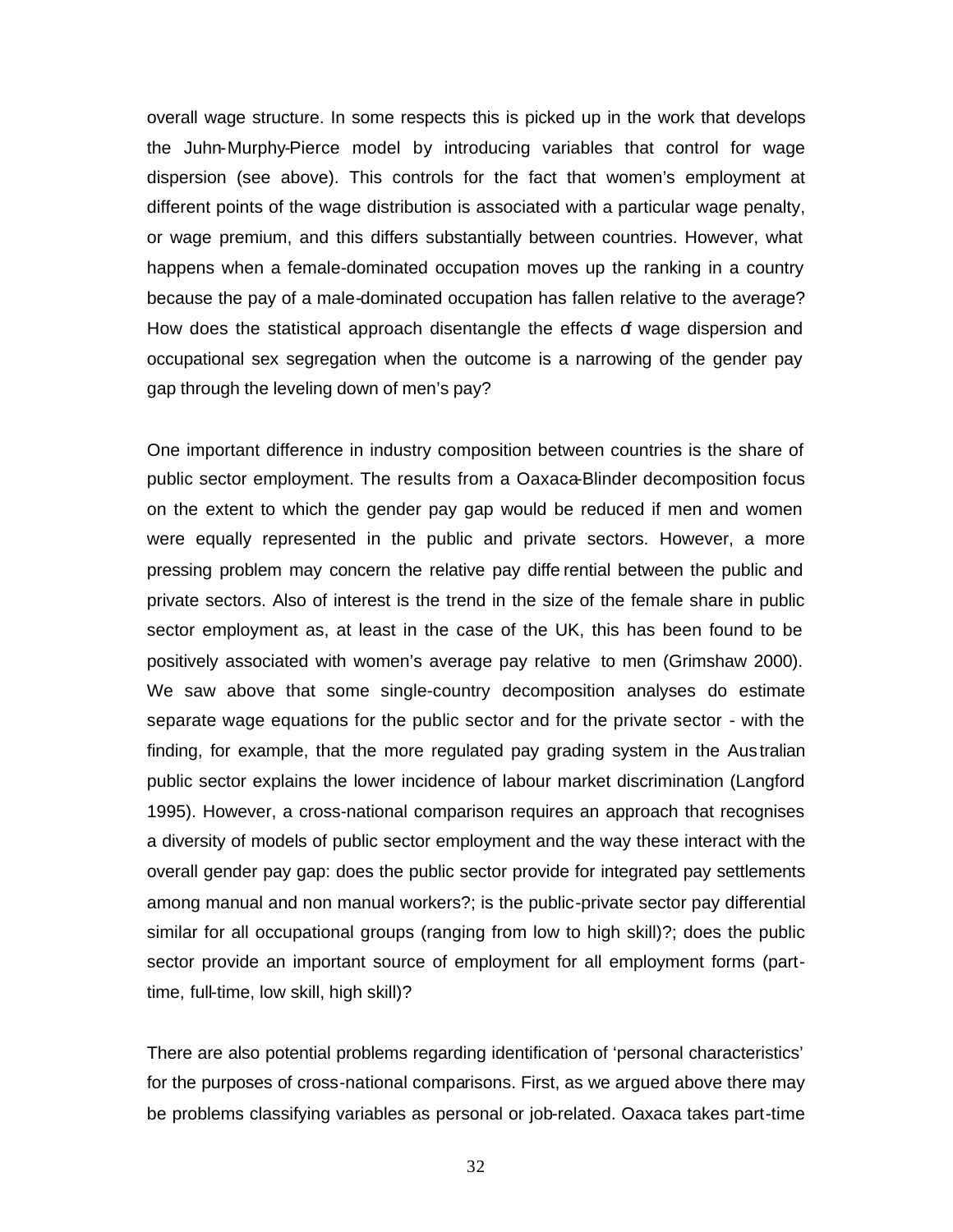status to be a personal characteristic rather than a job-related variable while it reflects both factors, especially in countries with a high incidence of part-time work. Also, Blinder demonstrates the overlap between the age and the occupation variables, although again this correlation is likely to be contingent on the use of seniority-related pay principles in particular countries. Second, it may be problematic to adjust the gender pay gap for differences in education when education has such a wide-ranging interaction with the wage system and employment structure across European countries. While the decomposition approach emphasizes the way gender differences in acquisition of education contribute to the gender pay gap, there are equally important issues regarding cross-national differences in returns to education and in the gender gap in returns to education. For example, controlling for education may lead to a large adjustment in the gender pay gap in countries where there is very little difference in the educational levels of men and women, but where the reward to education is very high. Conversely, controlling for education may explain very little of the gender pay gap in countries where there is very little reward to education despite large differences in education levels between men and women. The focus of the decomposition approach, on the one hand, on the difference in levels of education among men and women and, on the other, the gender gap in reward to education may therefore not be appropriate to cross-national analysis because of additional differences in the way education is rewarded between countries.

### **Conclusion**

This paper has considered the merits and limitations of the conventional statistical methods to decompose the gender pay gap. The Oaxaca-Blinder approach attributes one part of the gap to gender differences in personal and job characteristics and another part to labour market discrimination, made up of differences in wages paid to men and women with similar characteristics and other factors that are omitted from the statistical model. The advantage of this approach is the apparent ease with which the results translate into policy options. Where gender differences in occupation explain a large portion of the gender pay gap, the country may need to focus on equal opportunities policies to reduce levels of sex segregation. Where the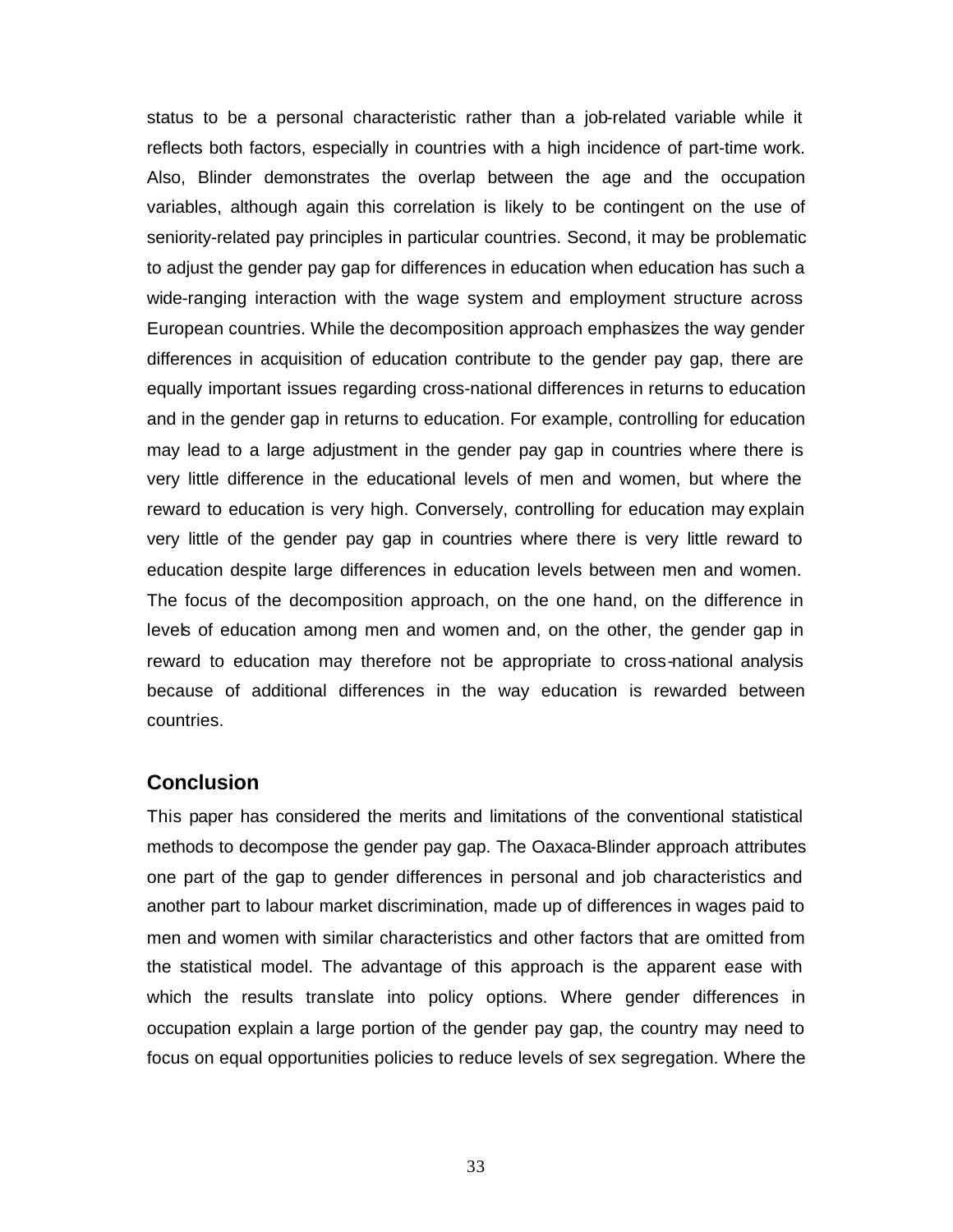number of children widens the gap, the country may need to expand access to childcare facilities or to strengthen parental leave arrangements.

Despite its apparent simplicity, however, the approach does not answer fundamental policy questions and, moreover, does not appear suitable for cross -national analysis of the gender pay gap. Because the key finding of the approach is the 'adjusted' level of the gender pay gap, there is the obvious danger that this might be used by some policy-makers to argue that the issue of gender pay equity is not so urgent. Moreover, the adjusted figure presents a particular perspective on how to interpret differences across countries by distinguishing the role of personal and job characteristics, on the one hand, and labour market discrimination, on the other. There is a major problem in separating out these components since information about labour market discrimination may shape the personal and job characteristics of men and women (so-called 'feedback effects'). Also, the approach does not answer the question as to whether policy attention ought to focus on eliminating the adjusted pay gap by addressing labour market discrimination, or to focus on those factors that are identified as contributing to the gender pay gap, such as differences in occupation, education, and so on. The former approach is assisted by a decomposition that includes as many variables as possible since this will increase the explainable portion of the gap and reduce the amount attributed to discrimination. Moreover, the results of the decom position approach says very little about the way different countries attach different values to education, age, experience, skill, qualifications, job title and employment contracts in the principles of wage determination. Nor is it clear how changes in the overall distribution of wages and the ranking of female-dominated and male-dominated occupations shape the gender pay gap. Wider differences in employment structure, comprising of differences in industry composition, the public-private employment mix and the importance of selfemployment, part-time work and temporary work, add to the complexity of crossnational analysis.

In conclusion, this paper finds a number of conceptual problems with the decomposition approach and identifies practical difficulties in applying this to a crossnational assessment of an 'adjusted pay gap' that can usefully inform policy-makers. Future work will explore the merits of a comparative institutional approach for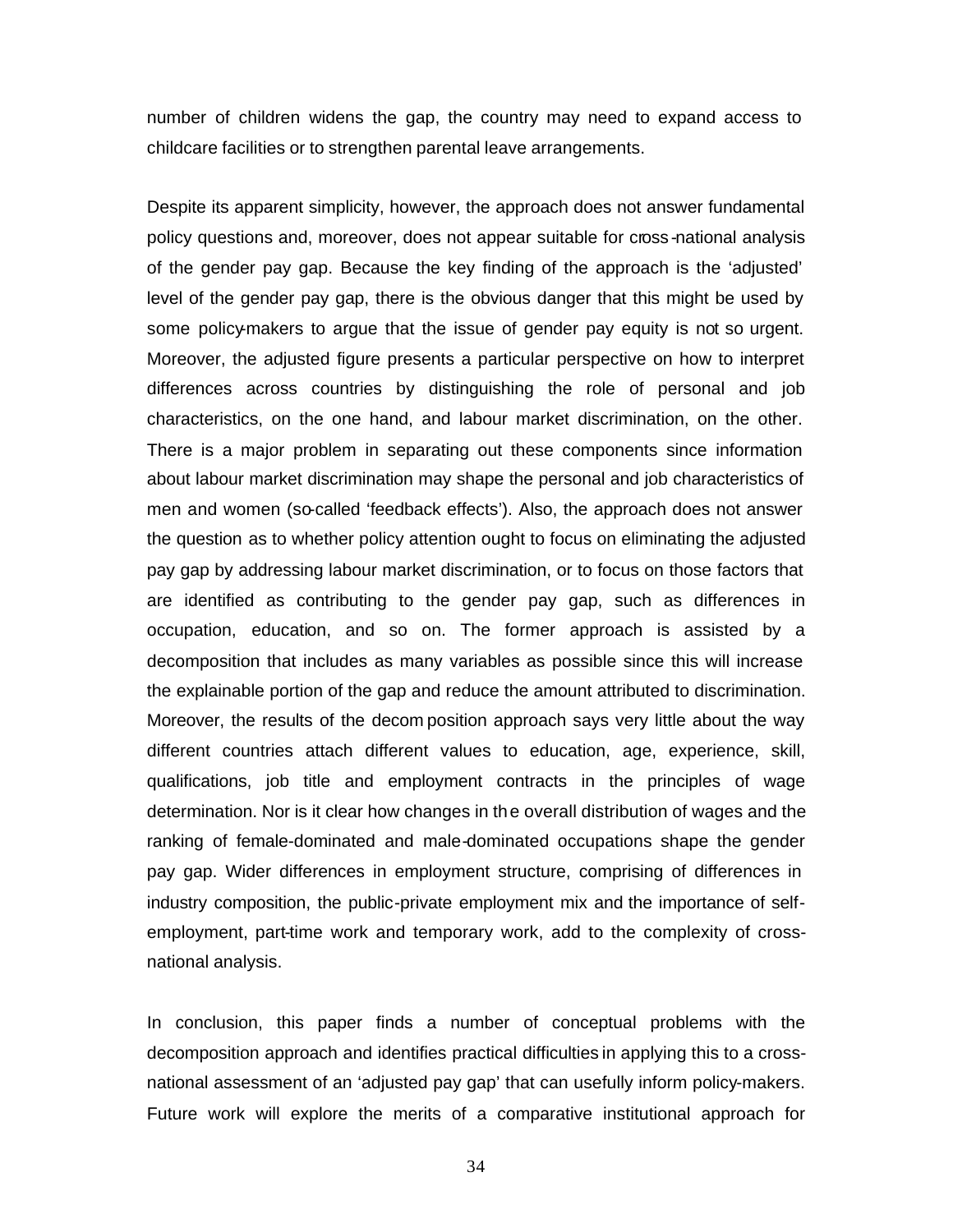explaining country differences in the gender pay gap. This will assess the complex interaction of labour market institutions with the employment structure and wage system of each member state of the European Union. The aim is to develop practical policy insights to close the gender pay gap that reflect a richer understanding of the way a country's gender pay gap is shaped by factors specific to that society.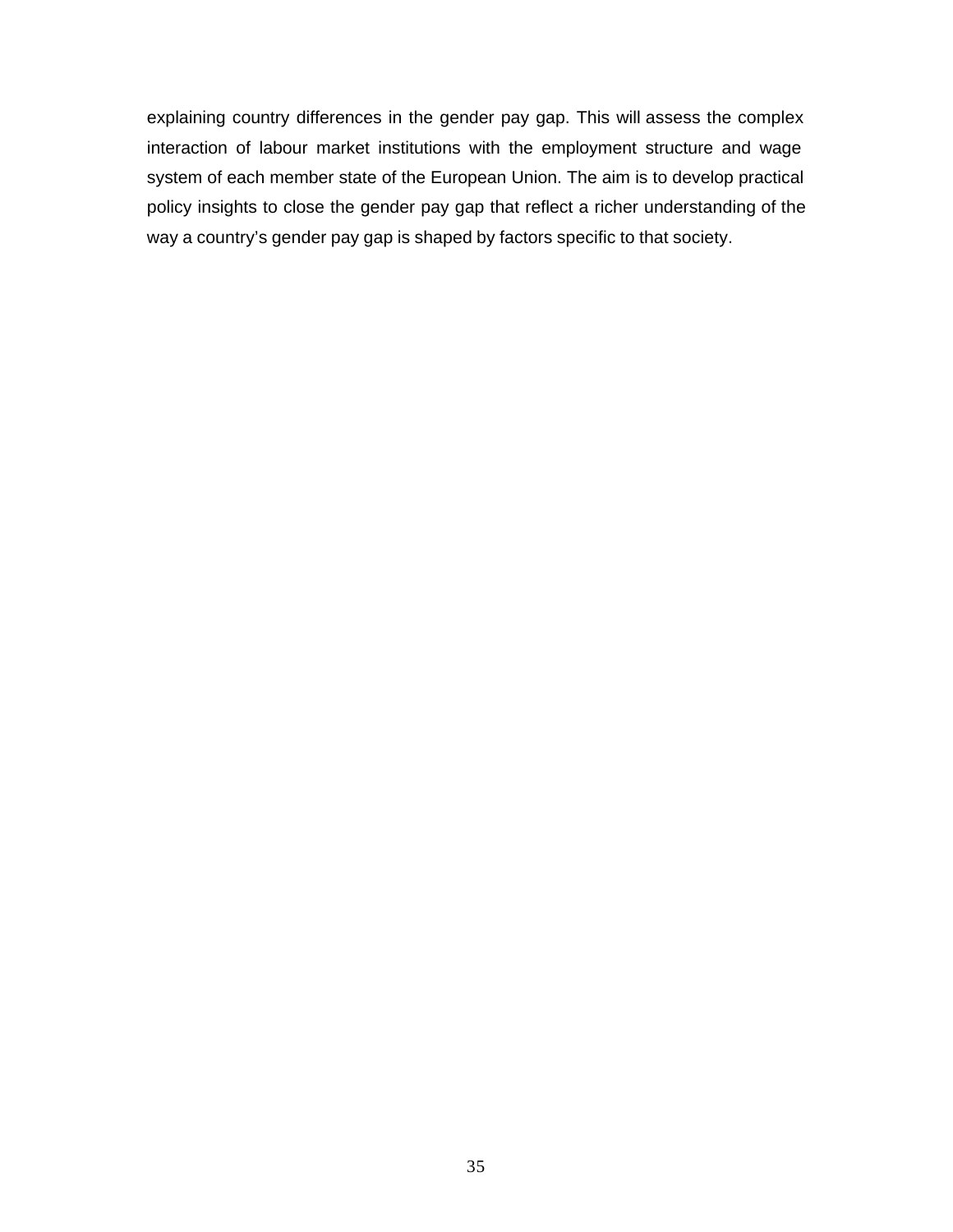## **Bibliography**

- Appleton, S., Hoddinott, J. and Krishnan, P. (1999) `The Gender Wage Gap in Three African Countries', *Economic Development and Cultural Change*, 47 (2): 289- 312.
- Asplund, R., Barth, E., Smith, N. and Wadensjö, E. (1993) `The Male-Female Wage Gap in the Nordic Countries' in Westergaard-Nielsen, N. (ed) *Wage Differentials in the Nordic Countries* , Amsterdam: North Holland.
- Becker, G. (1957) *The Economics of Discrimination*, Chicago: The University of Chicago Press;  $2<sup>nd</sup>$ ed., 1971.
- Becker, G. (1993) `Nobel Lecture: The Economic Way of Looking at Behaviour', *Journal of Political Economy* , 101.
- Berger, M.C., Groothuis, P. and Jeon, P. (1997) `The Changing Gender Wage Gap in Korea', *Applied Economic Letters* , 4 : 579-582.
- Bergmann, B.R. (1989) `Does the Labour Marekt for Women's Labor Need Fixing?', *Journal of Economic Perspectives*, 3.
- Bettio, F. (1988) *The Sexual Division of Labour: the Italian Case*, Oxford: Clarendon Press.
- Blau, F. D. and Ferber, M. A. (1987) 'Discrimination: empirical evidence from the United States', *American Economic Association Papers and Proceedings* , 77 (2): 316-320.
- Blau, F. D. and Kahn, L. M. (1992) 'The gender earnings gap: learning from international comparisons', *American Economic Review,* 82 (2): 533-538.
- Blau, F.D. and Kahn, L.M. (1997) `Swimming Upstream: Trends in the Gender Wage Differential in the 1980s', *Journal of Labour Economics*, 15 : 1-42.
- Blau, F. D. and Kahn, L. M. (2001) 'Understanding international differences in the gender pay gap', Working Paper 8200, National Bureau of Economic Research.
- Blinder, A.S. (1973) `Wage Discrimination: Reduced Form and Structural Estimates', *Journal of Human Resources* , 8 : 436-455.
- Bloom, D.E. and Killingsworth, M.R. (1982) `Pay Discrimination Research and Litigation: the Use of Regression', *Industrial Relations* , 21.
- Butler, R. (1982) `Estimating Wage Discrimination in the Labor Market', *Journal of Human Resources*, 17.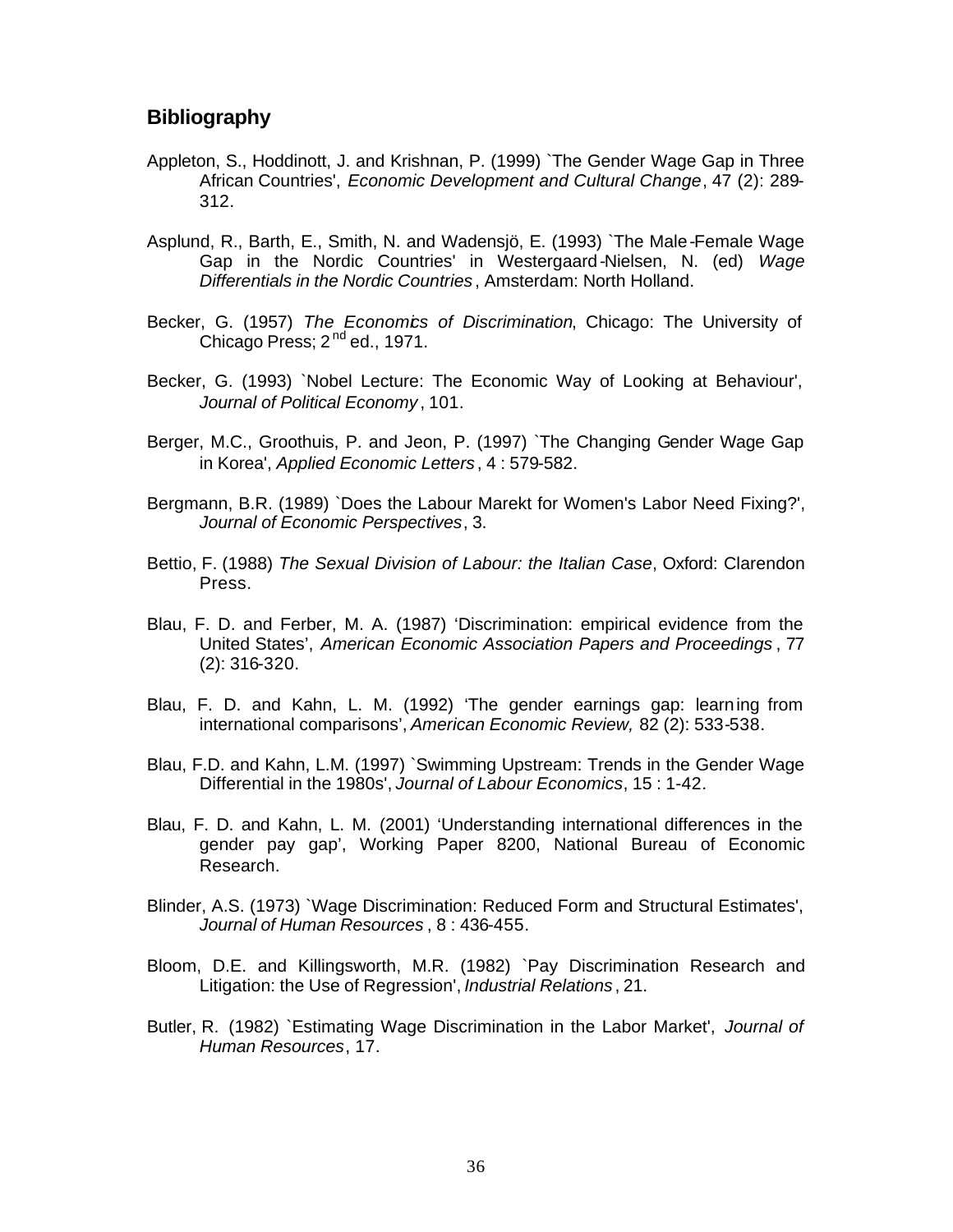- Datta Gupta, N., Oaxaca, R.L. and Smith, N. (2001) `Swimming Upstream, Floating Downstream: Trends in the US and Danish Gender Wage Gaps', Working Paper 01-06, Centre for Labour Market and Social Research, May.
- Fuchs, V.R. (1989) `Women's Quest for Economic Equality', *Journal of Economic Perspectives* , 3.
- Grimshaw, D. (2000) 'Public sector employment, wage inequality and the gender pay ratio in the UK', *International Review of Applied Economics*, 14 (4): 427-448.
- Gunderson, M. (1989) 'Male-female wage differentials and policy responses', *Journal of Economic Literature*, 27, March: 46-72.
- Gupta, N. D., Oaxaca, R. and Smith, N. (1998) 'Wage dispersion, public sector wages and the stagnating Danish gender wage gap', Working Paper 98-18, Centre for Labour Market and Social Research, University of Aarhus and the Aarhus School of Business.
- Horton, S. (ed) (1996) *Women and Industrialization in Asia*, London and New York: Routledge.
- Humphries, J. (1995) 'Economics, gender and equal opportunities', in J. Humphries and J. Rubery (eds.) *The Economics of Equal Opportunities*, Manchester: Equal Opportunities Commission.
- Juhn, C., Murphy, K. M. and Pierce, B. (1991) 'Accounting for the slowdown in blackwhite wage convergence', in M. H. Kosters (ed.) *Workers and their Wages: Changing Patterns in the United States*, Washington: AEI Press.
- Juhn, C., Murphy, K. M. and Pierce, B. (1993) 'Wage inequality and the rise in returns to skill', *Journal of Political Economy*, 101 (3): 410-442.
- Kidd, M. and Shannon, M. (1996) 'Does the level of occupational aggregation affect estimates of the gender wage gap?' *Industrial and Labour Relations Review*, 49 (2): 317-329.
- Langford, M.S. (1995) `The Gender Wage Gap in the 1990s', *Australian Economic Papers*, 34 : 62-85.
- Le Grand, C. (1991) 'Explaining the male-female wage gap: job segregation and solidarity wage bargaining in Sweden', *Acta Sociologica*, 34: 261-278.
- Mincer, J. (1974) *Schooling, Experience and Earnings* , New York: National Bureau of Economic Research.
- Neumark, D. (1988) `Employers' Discriminatory Behaviour and the Estimation of Wage Discrimination', *Journal of Human Resources* , 23.
- Oaxaca, R. (1973) 'Male-female wage differentials in urban labour markets', *International Economic Review*, 14 (3): 693-709.